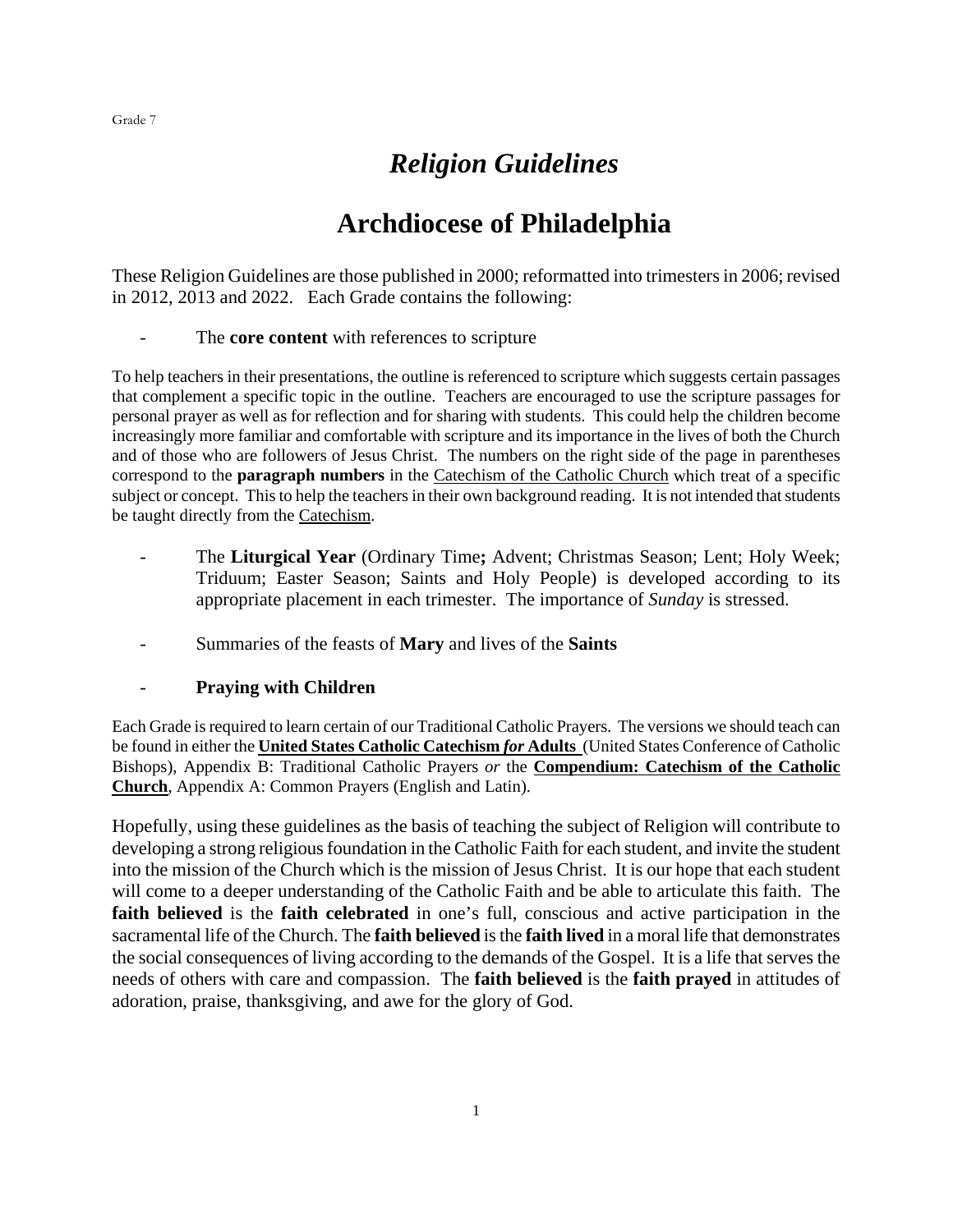## *First Trimester*

| I. |           | <b>NEW TESTAMENT</b>                                               |             | (124)      |
|----|-----------|--------------------------------------------------------------------|-------------|------------|
|    | A.        | TOTAL NUMBER OF BOOKS<br>$(27$ Books)                              |             |            |
|    | <b>B.</b> | <b>KINDS OF BOOKS</b>                                              |             |            |
|    |           | 1. The Gospels<br>(4)                                              |             | (125, 126) |
|    |           | a. Definition                                                      |             |            |
|    |           | b. Origin and Purpose                                              |             |            |
|    |           | c. Number and Names                                                |             |            |
|    |           | d. Synoptic Gospels<br>(3)<br>1) Definition<br>2) Number and names |             |            |
|    |           | 2. The Acts of the Apostles                                        |             |            |
|    |           | a. Definition                                                      |             |            |
|    |           | b. Author                                                          |             |            |
|    |           | 3. The Letters / Epistles                                          |             |            |
|    |           | a. Definition                                                      |             |            |
|    |           | b. Purpose                                                         |             |            |
|    |           | c. Number                                                          | (21)        |            |
|    |           | d. Authors<br>1) The Letters of Paul<br>2) The Letters of Peter    | (13)<br>(2) |            |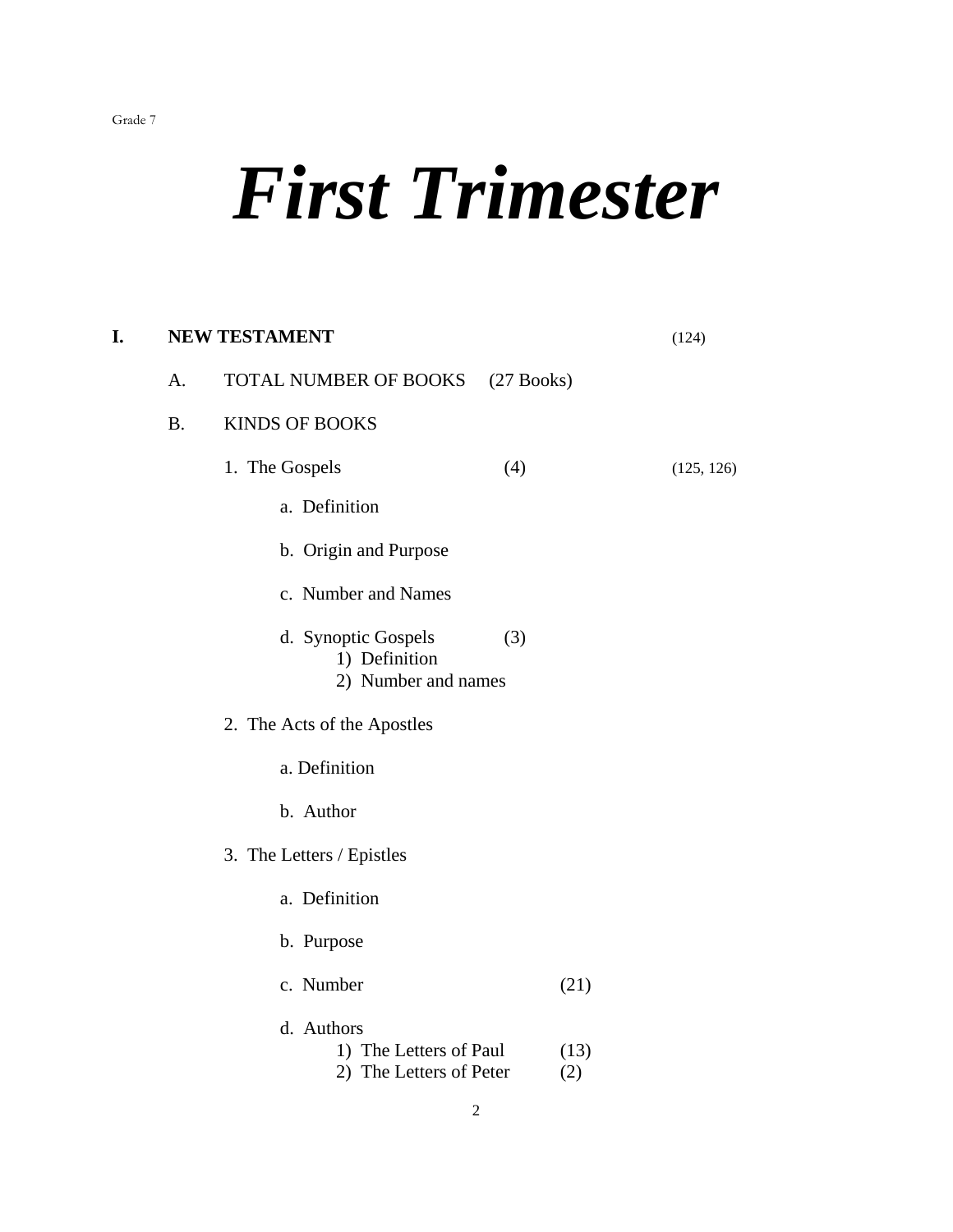|     |              | 3) The Letters of John<br>(3)<br>4) The Letter of James<br>(1)<br>5) The Letter of Jude<br>(1)<br>6) The Letter to the Hebrews<br>(Anonymous author) |                                   |
|-----|--------------|------------------------------------------------------------------------------------------------------------------------------------------------------|-----------------------------------|
|     |              | 4. Revelation                                                                                                                                        |                                   |
|     |              | a. Definition                                                                                                                                        |                                   |
|     |              | b. Author                                                                                                                                            |                                   |
| II. | <b>JESUS</b> |                                                                                                                                                      | $(430-35)$                        |
|     |              | Jesus means "God saves."                                                                                                                             |                                   |
|     | A.           | IN THE BEGINNING WAS THE WORD<br>AND THE WORD WAS GOD.                                                                                               | Jn. 1:1                           |
|     | <b>B.</b>    | THE WORD BECAME FLESH AND<br>MADE HIS DWELLING AMONG US.                                                                                             | Jn. 1:14, (456, 484-86)           |
|     |              | 1. Annunciation                                                                                                                                      | Lk. 1:26-38, (484)                |
|     |              | 2. Incarnation                                                                                                                                       | Jn. 1:14, (461-63)                |
|     |              | 3. Birth                                                                                                                                             | Is. 7:10-14, (487-89,<br>$502-07$ |
|     |              | 4. Role of Joseph                                                                                                                                    | Mt. 1:18-25                       |
|     | C.           | <b>INFANCY NARRATIVES</b>                                                                                                                            | $(525-30)$                        |
|     |              | 1. Matthew                                                                                                                                           | Mt. 1, 2                          |
|     |              | 2. Luke                                                                                                                                              | Lk. 1, 2                          |
|     | D.           | <b>CHILDHOOD OF JESUS</b>                                                                                                                            | Lk. 2:41-52, (530-34)             |
|     | Ε.           | BEGINNING OF PUBLIC LIFE AND MINISTRY<br>1. Role of John the Baptist                                                                                 | $(535-70)$<br>Lk. 3:1-18, (523)   |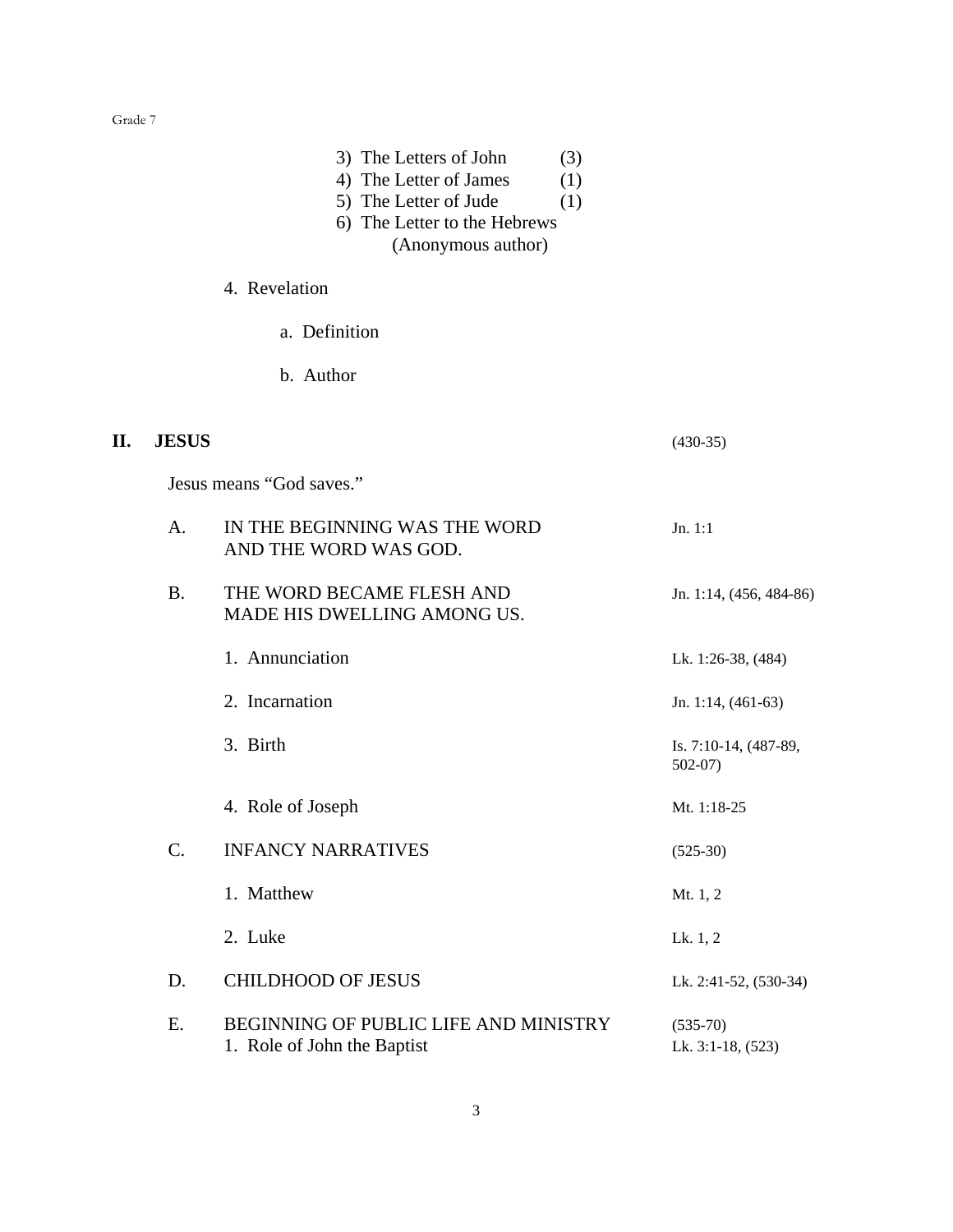|    | 2. Temptations in the desert                                                                                                            | Lk. 4:1-13                                                                           |
|----|-----------------------------------------------------------------------------------------------------------------------------------------|--------------------------------------------------------------------------------------|
|    | 3. Call of the disciples                                                                                                                | Mk. 1:14-22, Jn. 1:35-51                                                             |
|    | 4. Marriage Feast of Cana                                                                                                               | Jn. 2:1-11, $(1613)$                                                                 |
| F. | <b>JESUS SEEN IN VARIOUS ROLES</b>                                                                                                      |                                                                                      |
|    | 1. Jesus, the <i>Teacher</i>                                                                                                            |                                                                                      |
|    | a. Taught in parables<br>1) Of the Kingdom of God<br>2) Of mercy and forgiveness<br>3) On the Second Coming                             | (546)<br>Mk. 4:30-34, 13:24-46,<br>$(543-46)$<br>Lk. 15:4-7, 15:8-32<br>Mk. 25:1-13  |
|    | of Christ<br>4) On prayer                                                                                                               | Lk. 18:1-8                                                                           |
|    | b. Taught with authority<br>1) In the synagogue<br>2) In the Temple<br>3) Laws - Love and the Beatitudes<br>2. Jesus, the <i>Healer</i> | Mk. 1:22<br>Lk. 4:18<br>Jn. 8:54-59, 10:23B30<br>Mt. 5:1-12, 22:37-39<br>$(1716-24)$ |
|    |                                                                                                                                         |                                                                                      |
|    | a. Physical healings                                                                                                                    | Mk. 10:46-52                                                                         |
|    | b. Physical and spiritual<br>healings                                                                                                   | Mk. 9:8-26                                                                           |
|    | c. Spiritual healings                                                                                                                   | Mk. 16:9, Lk. 5:17-26                                                                |
|    | 3. Jesus, the <i>Reconciler</i>                                                                                                         |                                                                                      |
|    | a. Forgives sins                                                                                                                        | Lk. 22:54-62                                                                         |
|    | b. Urges reconciliation<br>1) With friends<br>2) With enemies                                                                           | Mt. 5:23-24<br>Mt. 5:43-44                                                           |
|    | 4. Jesus, the Lover of All People                                                                                                       |                                                                                      |
|    |                                                                                                                                         |                                                                                      |

a. The poor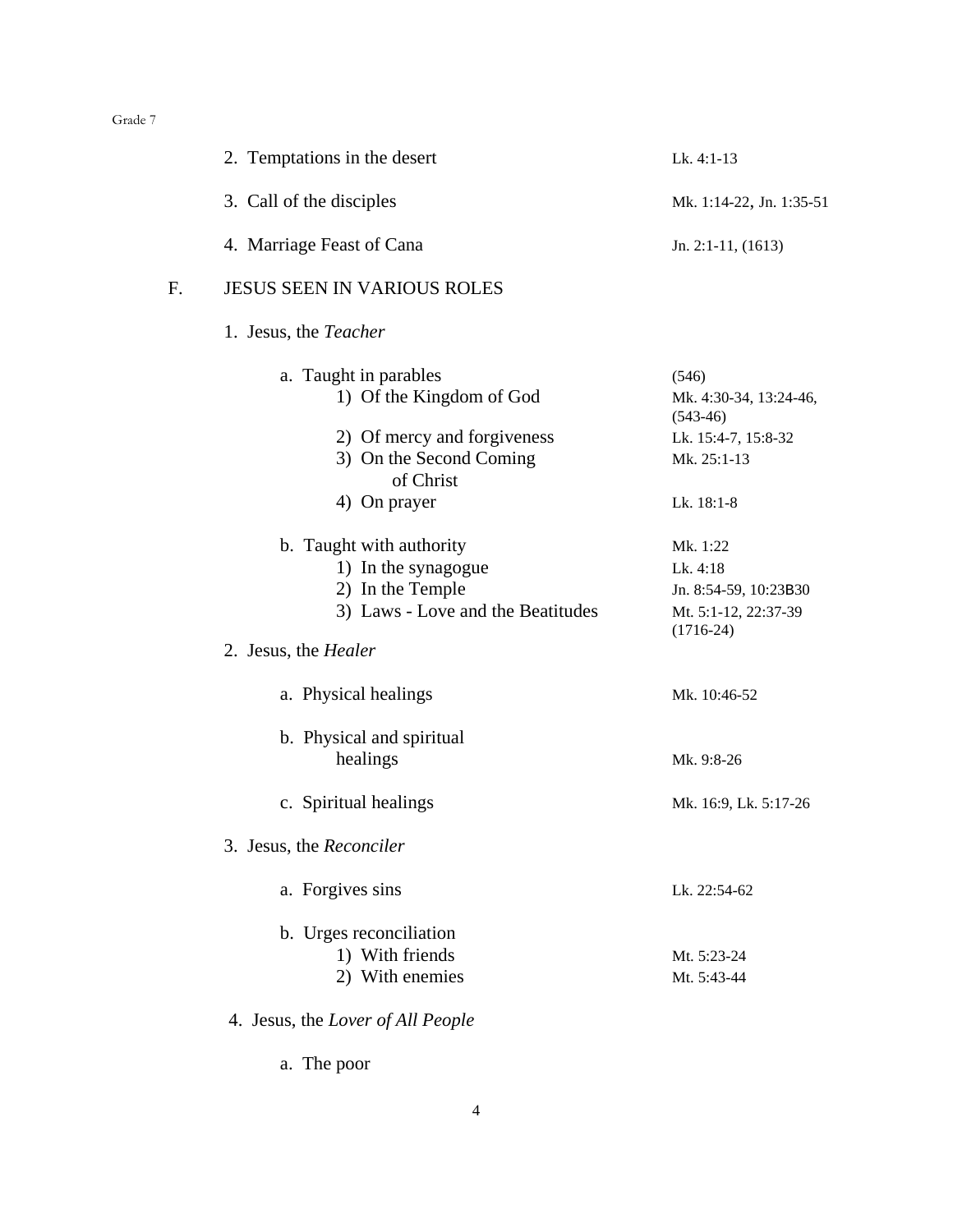|    | 1) Feeds the multitude             | Mk. 6:34-44    |
|----|------------------------------------|----------------|
|    | 2) Praises poor widow              | Lk. 21:1-4     |
|    | b. Women                           |                |
|    | 1) The Samaritan woman             | Jn. 4:4-42     |
|    | 2) Jairus' Daughter                | Lk. 8:40-56    |
|    | c. Outcasts                        |                |
|    | 1) Lepers                          | Lk. 17:11-19   |
|    | 2) Foreigners                      | Mt. 8:5-13     |
|    | d. Sinners                         | $(588-89)$     |
|    | 1) Tax collectors                  | Lk. 19:1-10    |
|    | 2) The Sinful Woman                | Lk. 7:36-50    |
|    | e. Friends                         |                |
|    | 1) Beloved disciple                | Jn. 13:23-35   |
|    | 2) Martha, Mary, Lazarus           | Jn. $11:1 -44$ |
|    | 5. Jesus, the <i>Man of Prayer</i> | $(2598-2616)$  |
|    | a. Prayed to his Father (ABBA)     | Mk. 6:5-15     |
|    | b. Prayed frequently               | Mk. 1:35       |
|    | c. Prayed in his agony             | Lk. 22:39-46   |
| G. | PASSION AND DEATH OF JESUS CHRIST  | $(571-73)$     |

Teach this section using the appropriate Synoptic Gospel:

|                    | Cycle A - St. Matthew |
|--------------------|-----------------------|
| Cycle B - St. Mark |                       |
| Cycle C - St. Luke |                       |

Use the Gospel of John each year.

| Mt. $21:1-11$  |
|----------------|
| Mk. $11:1-11$  |
| Lk. 19:28-40   |
| Jn. $12:12-19$ |
|                |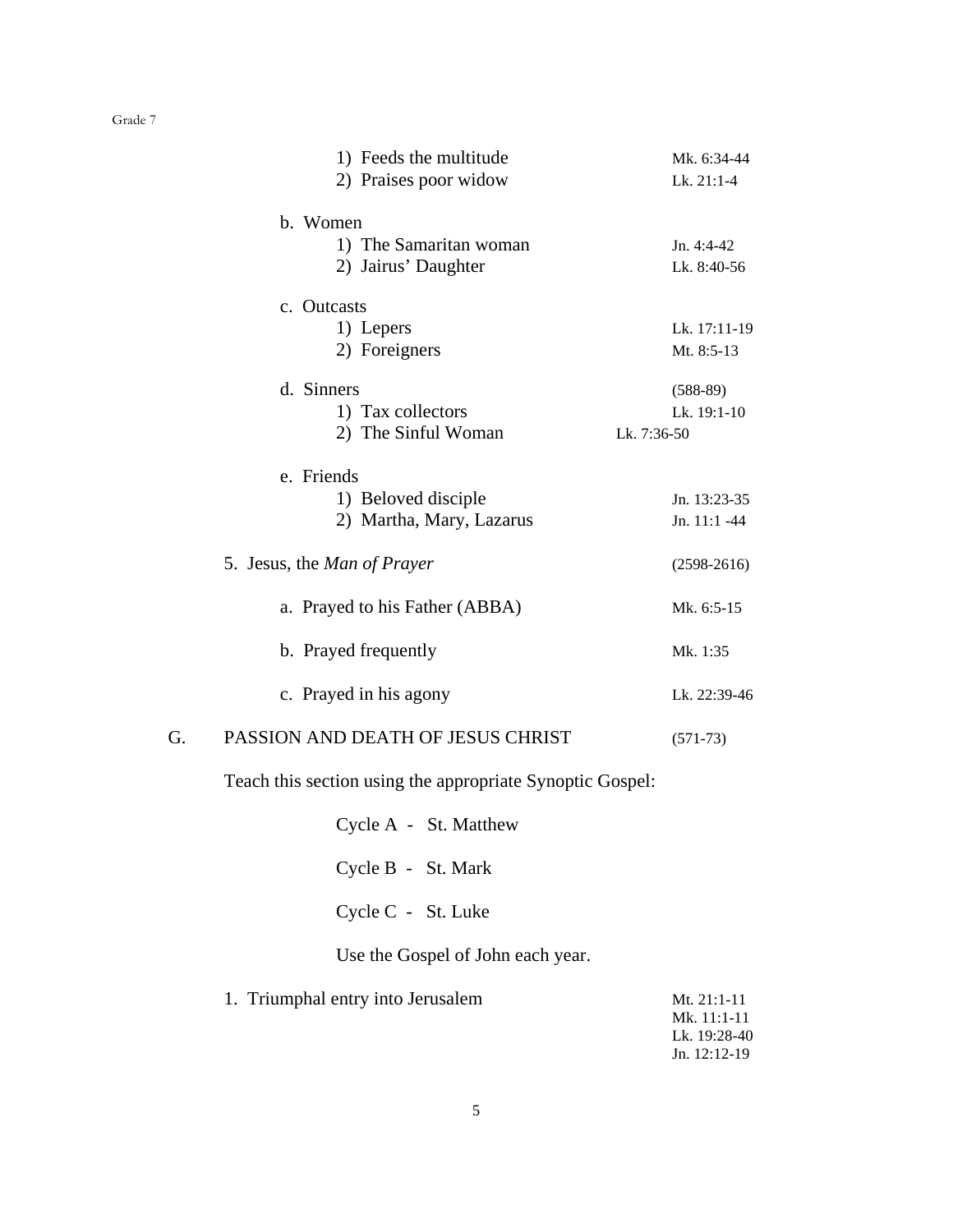| 2. Betrayal by Judas                   | Mt. 26:14-16<br>Mk. 14:10-11 |
|----------------------------------------|------------------------------|
|                                        | Lk. 22:1-6                   |
| 3. Last Supper                         | Mt. 26:17-35                 |
|                                        | Mk. 14:12-31                 |
|                                        | Lk. 22:7-38                  |
| 4. Last Discourse                      | Jn. 13 - 17                  |
| a. Washing of the feet                 | Jn. 13:1-17                  |
| b. The Betrayal                        | Jn. 13:18-30                 |
| 5. Agony in the Garden                 | Mt. 26:36-46                 |
|                                        | Mk. 14:32-42                 |
|                                        | Lk. 22:39-46                 |
| 6. Arrest                              | Mt. 26:47-56                 |
|                                        | Mk. 14:43-52                 |
|                                        | Lk. 22:47-53                 |
|                                        | Jn. 18:1-13                  |
| 7. Trial                               | Mt. 26:57-68                 |
|                                        | Mk. 14:53-65                 |
|                                        | Lk. 22:63-71                 |
|                                        | Jn. 18:19B40                 |
| 8. Peter's denial                      | Mt. 26:69-75                 |
|                                        | Mk. 14:66-72                 |
|                                        | Lk. 22:54-62                 |
| 9. Jesus before Pilate                 | Mt. 27:11-26                 |
|                                        | Mk. 15:1-15                  |
|                                        | Lk. 23:1-25                  |
| 10. Scourging and crowning with thorns | Mt. 27:26-31                 |
|                                        | Mk. 15:15-20                 |
|                                        | Jn. 19:1-16                  |
| 11. The Way of the Cross               | Mt. 27:32-34, Mk. 15:20-21   |
|                                        | Lk. 23:26-31                 |
| 12. The Crucifixion                    | Mt. 27:35-44                 |
|                                        | Mk. 15:22-32                 |
|                                        | Lk. 23:32-43                 |
|                                        | Jn. 19:16-29                 |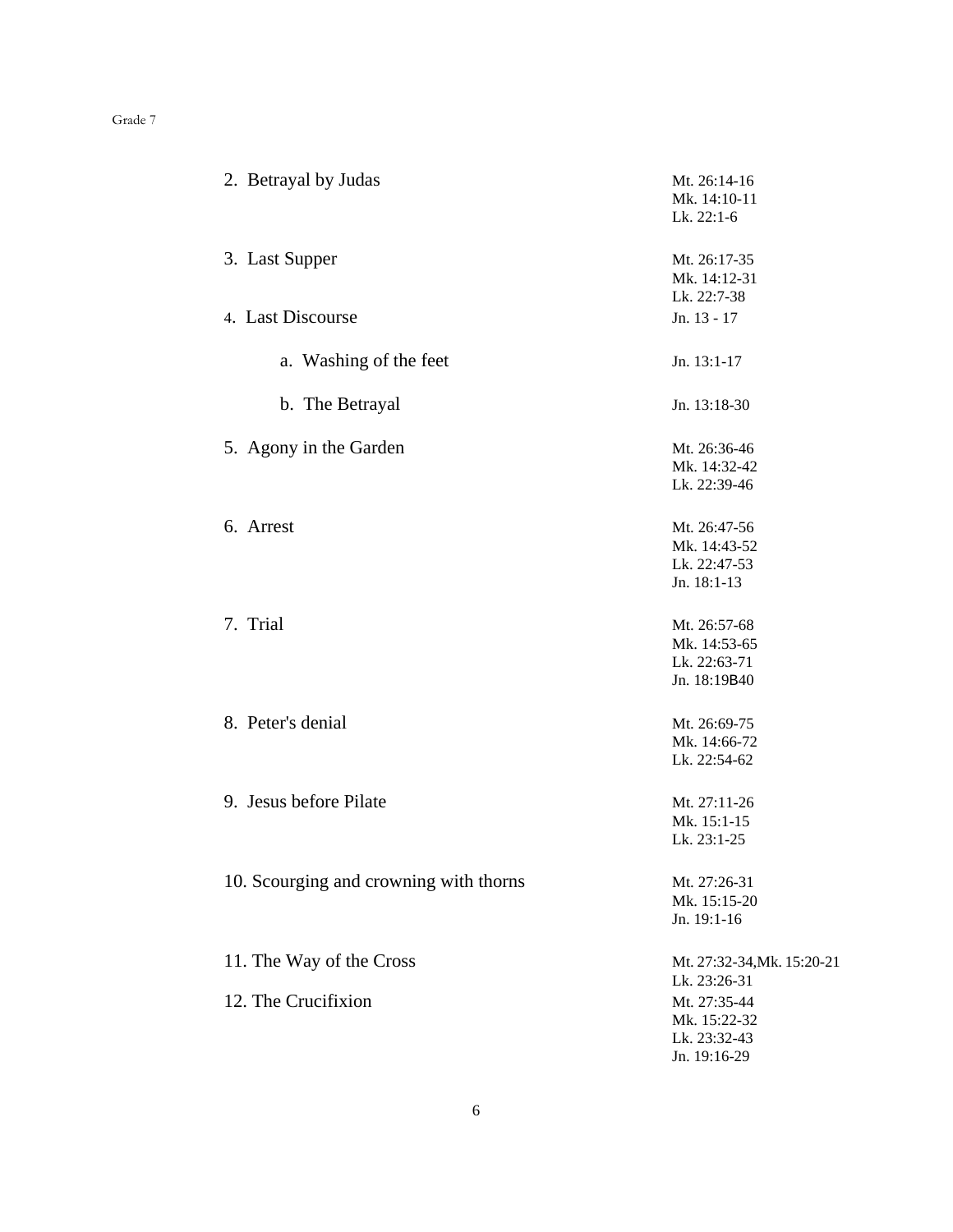| IV. |    | <b>JESUS IS LORD</b>                | Lk. 1:43, Phil. 2:10-11,                                     |
|-----|----|-------------------------------------|--------------------------------------------------------------|
|     |    | Christ means anointed.              |                                                              |
| Ш.  |    | <b>JESUS THE CHRIST</b>             | (436)                                                        |
|     | J. | THE ASCENSION                       | Mt. 28:16-20<br>Mk. 16:19B20<br>Lk. 24:50-53, (659-67)       |
|     |    | 2. Thomas the Apostle               | Jn. 20:24-29                                                 |
|     |    | 1. The Road to Emmaus               | Lk. 24:13-35                                                 |
|     | I. | <b>JESUS APPEARS TO HIS FRIENDS</b> |                                                              |
|     |    | 4. John's Gospel                    | Jn. 20-21                                                    |
|     |    | 3. Luke's Gospel                    | Lk. 25:1-49                                                  |
|     |    | 2. Mark's Gospel                    | Mk. 16:1-14                                                  |
|     |    | 1. Matthew's Gospel                 | Mt. 28:1-15                                                  |
|     |    | On the third day he rose again.     | $(638-55)$                                                   |
|     | H. | THE RESURRECTION                    |                                                              |
|     |    | 14. The Burial of Jesus             | Mt. 27:57-66<br>Mk. 15:42-47<br>Lk. 23:50-56<br>Jn. 19:38-42 |
|     |    | 13. The Death of Jesus              | Mt. 27:45-56<br>Mk. 15:33-51<br>Lk. 23:44-49<br>Jn. 19:3-37  |

This title acknowledges the divine mystery of Jesus Christ.

1Cor. 12:3, (446-51)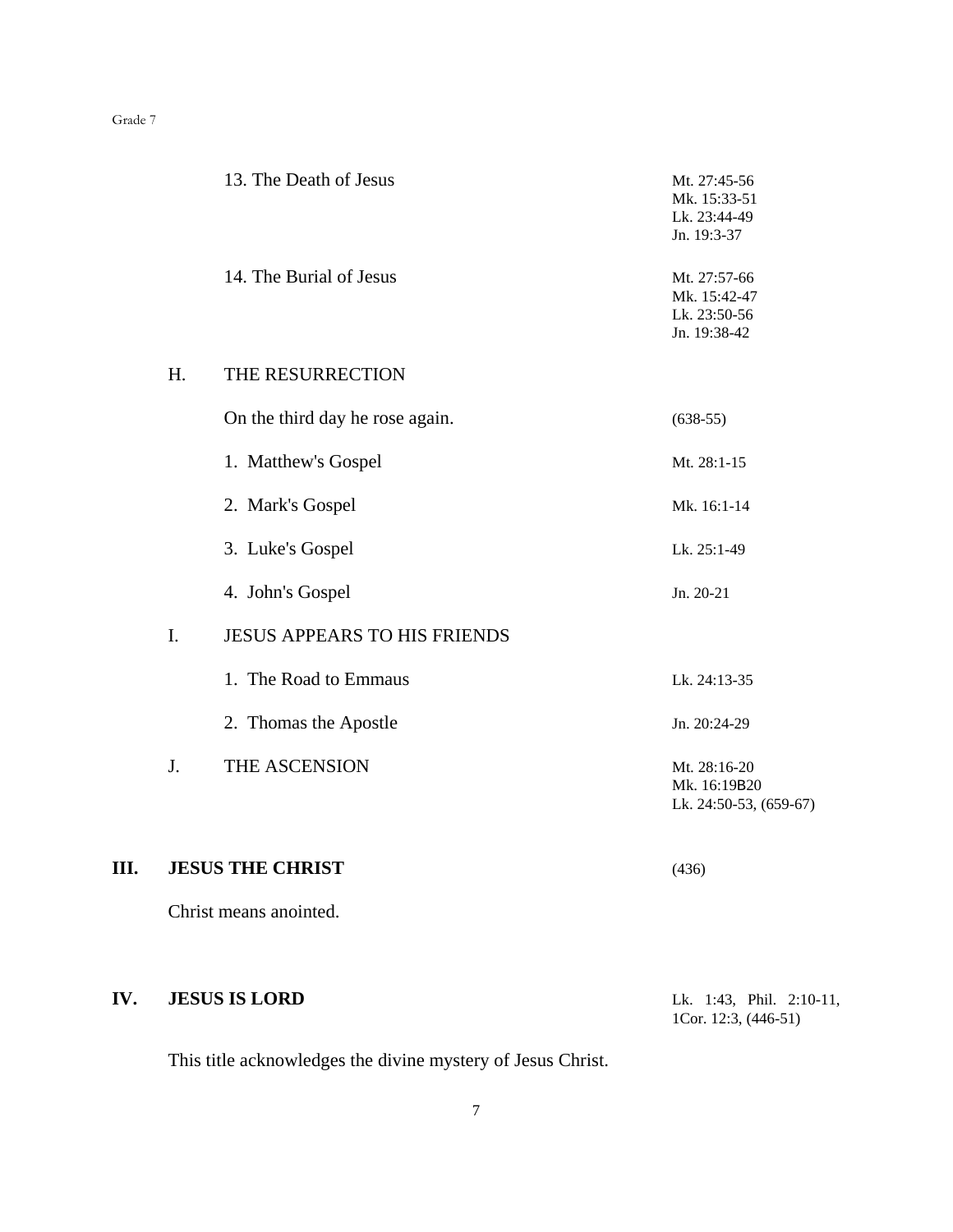Jesus Christ is God.

This title also shows the respect and trust shown him by those who approached for help and healing.

## **V. LITURGICAL YEAR**

#### A. DEFINITION

The cycle of feasts and seasons celebrating the events of the life of Jesus Christ and his presence in the Church.

#### B. SUNDAY

The Lord's day is the day on which we celebrate the Resurrection of Jesus Christ.

We participate in the Mass on this most special of all days to give praise and thanks to God.

This is the heart of the Church=s life.

### C. ORDINARY TIME

- 1. Time in the winter between Christmas time and Lent.
- 2. Time in the summer and fall from Pentecost to the Feast of Christ the King.
- 3. Refers to ordinal, counted time.
- 4. Liturgical color is green for hope, growth, life.
- 5. Time to hear the Scriptures proclaimed inviting us to live out the mysteries of our faith remembered in the special seasons and the message of the Gospels.
	- a. Cycle A Gospel of St. Matthew
	- b. Cycle B Gospel of St. Mark
	- c. Cycle C Gospel of St. Luke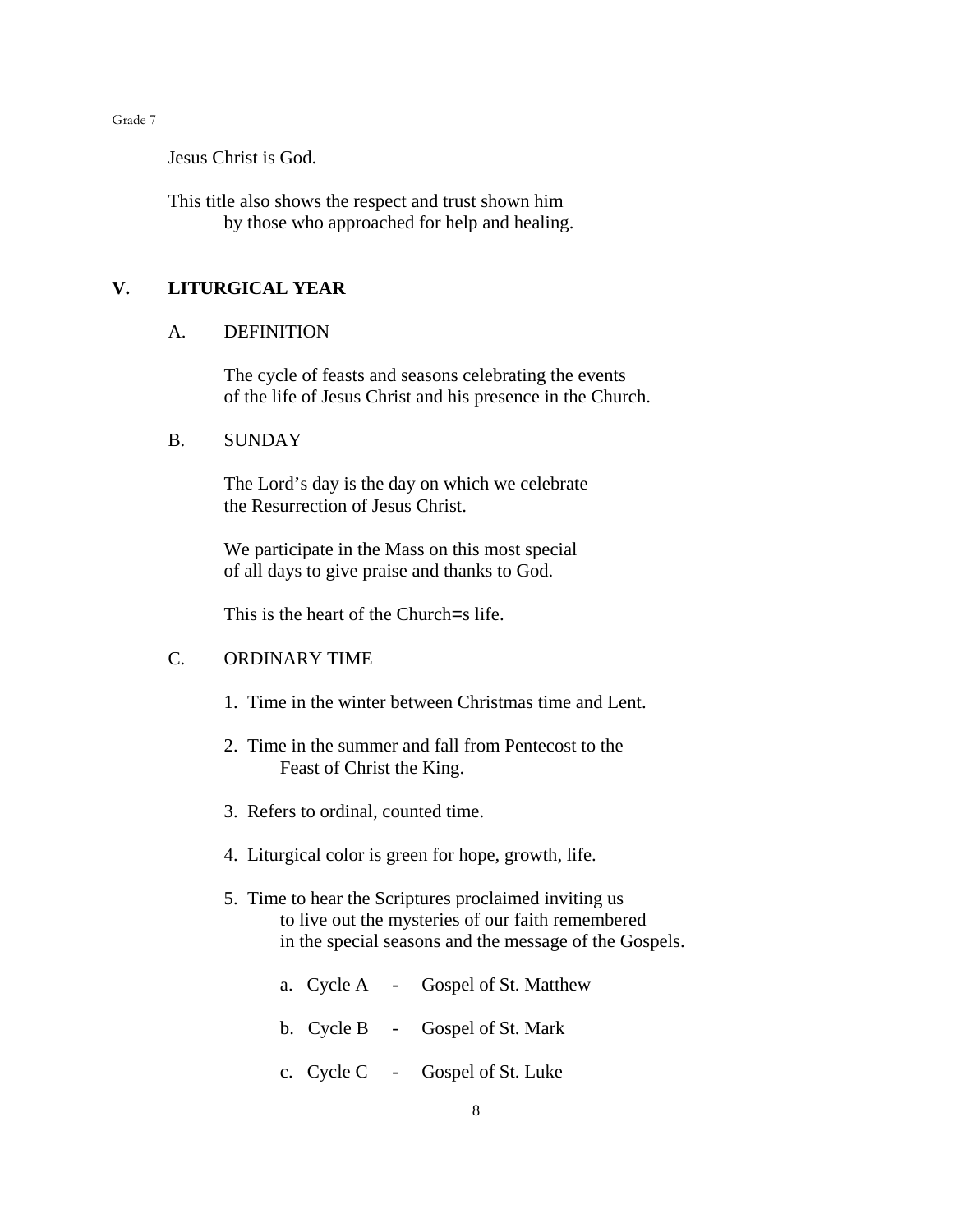| D. | <b>ADVENT</b>                                                                        |                                                                                                                                                             | (524)                       |  |  |
|----|--------------------------------------------------------------------------------------|-------------------------------------------------------------------------------------------------------------------------------------------------------------|-----------------------------|--|--|
|    | 1. Liturgical color is purple for preparation, sorrow for sin                        |                                                                                                                                                             |                             |  |  |
|    | 2. Begins the Liturgical Year                                                        |                                                                                                                                                             |                             |  |  |
|    |                                                                                      | 3. Period of four weeks of preparation for the birth<br>of Jesus Christ, Christmas                                                                          |                             |  |  |
|    |                                                                                      | a. Prayers and readings emphasize the coming of Christ.                                                                                                     |                             |  |  |
|    |                                                                                      | b. First part of Advent focuses on Jesus'<br>Second Coming at the end of time                                                                               |                             |  |  |
|    | c. Second part of Advent focuses on Jesus'<br>coming into human history in Bethlehem |                                                                                                                                                             |                             |  |  |
|    | 4. Advent symbols                                                                    |                                                                                                                                                             |                             |  |  |
|    |                                                                                      | a. Advent Wreath                                                                                                                                            |                             |  |  |
|    |                                                                                      | b. Jesse Tree                                                                                                                                               |                             |  |  |
|    |                                                                                      | c. "O Antiphons"                                                                                                                                            |                             |  |  |
| E. | <b>CHRISTMAS</b>                                                                     |                                                                                                                                                             |                             |  |  |
|    | 1. Liturgical color is white for joy, glory, innocence                               |                                                                                                                                                             |                             |  |  |
|    |                                                                                      | 2. Scripture accounts of the birth of Jesus Christ                                                                                                          | Mt. 1:18 - 2:23, Lk. 2:1-21 |  |  |
| F. |                                                                                      | <b>SAINTS AND HOLY PEOPLE</b><br>Special days to honor saints are ranked and celebrated in different degrees.                                               | $(1172-73)$                 |  |  |
|    | Solemnity:                                                                           | liturgies celebrating events, beliefs, and personages of<br>principle importance and universal significance in salvation history                            |                             |  |  |
|    | Feast:                                                                               | liturgies of major importance                                                                                                                               |                             |  |  |
|    | Memorial:                                                                            | liturgies celebrating minor events in the life of the<br>Blessed Virgin Mary and of saints significant to<br>a local country, church or religious community |                             |  |  |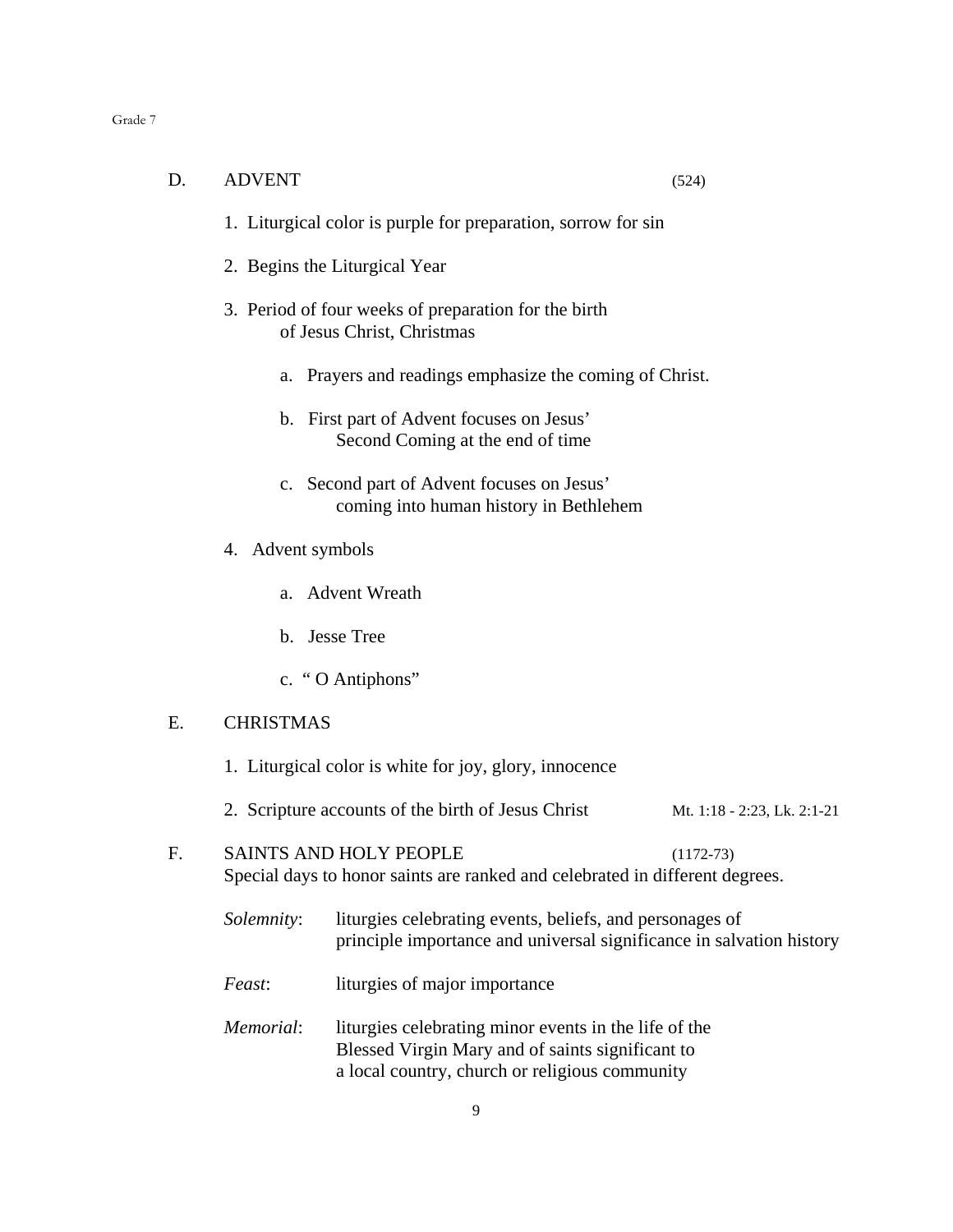#### **September 21: St. Matthew, Apostle**

St. Matthew was born in Capernaum and was also known as Levi. Jesus chose him to be one of the twelve apostles. Before his work with Jesus, he was a tax collector and therefore most likely more educated than some of the other apostles. Matthew was a witness to Jesus' death and resurrection. He first preached the Good News that Jesus taught in Judea, and later traveled to other countries. He wrote the Gospel of Matthew, which is the first of the Synoptic Gospels since he likely wrote it fifteen to twenty years after the resurrection of Jesus. Although we do not know for certain how he died, he is believed to be have martyred. In Christian art, St. Matthew is symbolized by an angel.

#### **October 18: Feast of St. Luke, Evangelist**

Luke was born in Antioch, Syria, and was the only Gentile Christian among the Gospel writers. He wrote the third Gospel and the Acts of the Apostles. Paul calls him "our beloved physician," and thus he is the patron saint of physicians and surgeons. He became a missionary companion of St. Paul, and even accompanied him on his last journey to Rome. Luke's Gospel is unique in that he includes six miracles and eighteen parables not found in the other Gospels. Luke also writes more about Mary and about Jesus as a child. Each of the four Gospel writers has a unique symbol and Luke's is an ox, symbolizing sacrifice.

## **October 28: Feast of Ss. Simon and Jude, Apostles**

Simon is shown on all four lists of Apostles. He is called the Zealot, after a sect of Jewish nationalists, who thought that the Messianic Promise meant that the Jews would be free and independent of the foreign domination of Rome. St. Jude is referred to as Jude in the Gospel of Luke and Acts of the Apostles. However, in the Gospels or Mark and Matthew he is referred to as Thaddeus. He was the brother of James, the Apostle. Jude traveled to Mesopotamia to preach and Simon went to Egypt. Eventually, they worked together evangelizing in Persia until they were martyred.

#### **VI. MARY**

- A. MARY IN THE GOSPELS
	- 1. Jesus in the Temple Lk. 2:41-52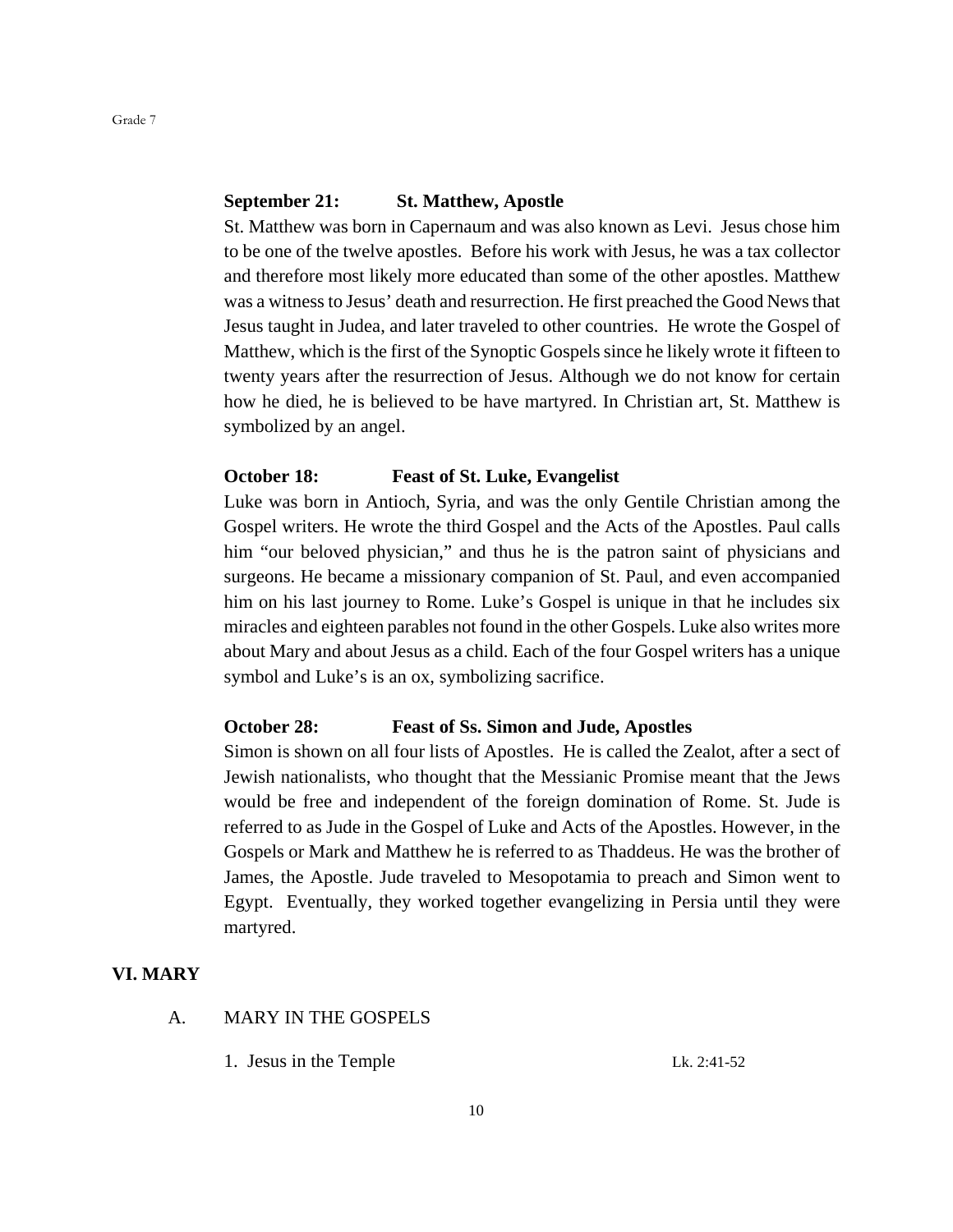|      |               | 2. Wedding at Cana                                                                                                                                             | $Jn. 2:1-12$                    |
|------|---------------|----------------------------------------------------------------------------------------------------------------------------------------------------------------|---------------------------------|
|      |               | 3. True Blessedness                                                                                                                                            | Lk. 11:27-28                    |
|      |               | 4. Crucifixion of Jesus                                                                                                                                        | Jn. 19:25-27                    |
|      | <b>B.</b>     | THE VIRGINAL CONCEPTION                                                                                                                                        | (BYM #42-48) (496-511)          |
|      |               | 1. Jesus had no human father                                                                                                                                   | Lk. 1:34-35, Mt. 1:20-25        |
|      |               | 2. Doctrine's basis is in Scripture                                                                                                                            | Mt. 1:20                        |
|      |               | 3. Established in tradition of Church<br>from earliest times                                                                                                   |                                 |
|      | C.            | <b>MARY'S VIRGINITY</b>                                                                                                                                        | BYM #49-50, (496-507)           |
|      |               | 1. Truth that Mary remained always a virgin<br>emerged clearly in the Church's<br>consciousness in the 4th Century:<br>phrase "ever virgin" common description |                                 |
|      |               | 2. Early consecrated virgins and celibate monks and<br>hermits discovered in Mary an example of<br>virginal consecration to Christ.                            |                                 |
| VII. | <b>PRAYER</b> |                                                                                                                                                                | $(2558-2865)$                   |
|      | A.            | <b>DEFINITION</b>                                                                                                                                              | Lk. 11:1-4,<br>NCD #140, (2590) |
|      | <b>B.</b>     | MODEL OF PRAYER                                                                                                                                                |                                 |
|      |               | 1. Jesus prays                                                                                                                                                 | (2599)                          |
|      |               | a. Before decisive moments of his life                                                                                                                         | (2600)                          |
|      |               | b. In solitude                                                                                                                                                 | (2601)                          |
|      |               | c. Priestly prayer before his suffering and death                                                                                                              | (2604)                          |
|      |               |                                                                                                                                                                |                                 |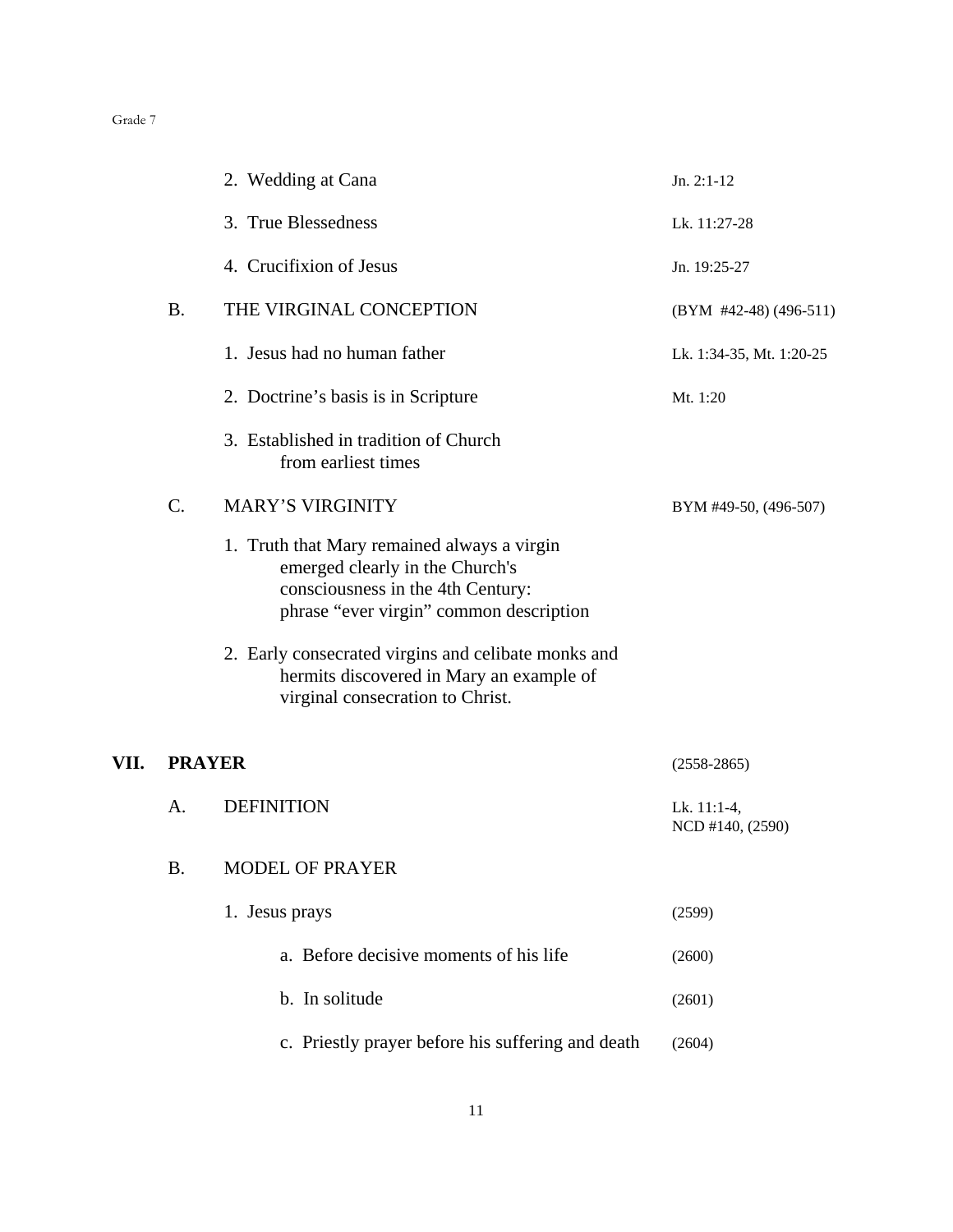|           | 2. Jesus teaches us how to pray        | (2607, 2621)      |
|-----------|----------------------------------------|-------------------|
|           | a. With faith                          | (2609)            |
|           | b. With boldness                       | (2610)            |
|           | c. With patience and humility          | (2613)            |
| C.        | THE LORD'S PRAYER<br><b>OUR FATHER</b> | $(2759-66)$       |
| D.        | PURPOSES OF PRAYER                     |                   |
|           | 1. Adoration                           | (2628)            |
|           | 2. Thanksgiving                        | $(2637-38)$       |
|           | 3. Petition                            | $(2629, 2634-36)$ |
|           | 4. Contrition                          | (2631)            |
|           |                                        |                   |
|           | VIII. SACRAMENTALS                     |                   |
| A.        | <b>DEFINITION</b>                      | $(1667 - 70)$     |
| <b>B.</b> | POPULAR PIETY (Devotions)              | $(1674-76, 1679)$ |
|           | 1. Veneration of relics                |                   |
|           | 2. Pilgrimages                         |                   |
|           | 3. Processions                         |                   |
|           | 4. The Stations of the Cross           |                   |
|           | 5. Religious dances                    |                   |
|           | 6. The Rosary                          |                   |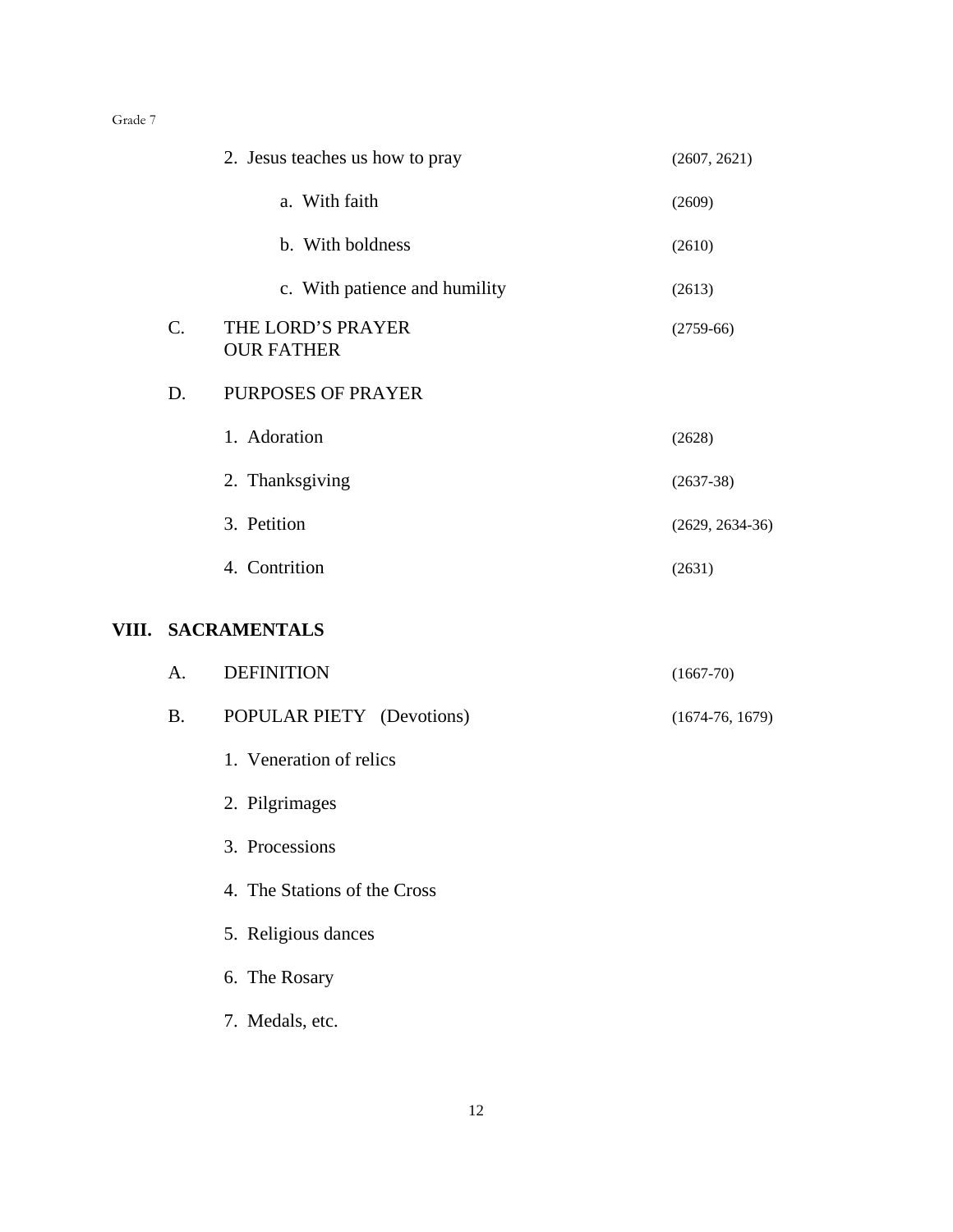## **IX. SOCIAL JUSTICE**

Grade 7

*The commitment to human life and dignity, to human rights and solidarity, is a calling all Catholic educators must share with their students. It is not a vocation for a few religion teachers, but a challenge for every Catholic educator and catechist. Sharing* Catholic Social Teaching *Challenges and Directions*, USCC, 1998, p. 7 *Major Themes***:**

**The Life and Dignity of the Human Person Call to Family, Community and Participation Rights and Responsibilities of the Human Person Option for the Poor and Vulnerable**

- A. AWARENESS OF THE BASIC DIGNITY OF EACH PERSON
	- 1. Discuss appropriate ways to show respect for all human life
	- 2. Discuss appropriate ways to handle attitudes of prejudice towards persons because of race, religion, ethnic heritage, sex, disability
	- 3. Share ways to resolve family conflicts
	- 4. Practice acting in ways that reflect the attitudes and teachings of Jesus Christ

## A. RESPOND TO COMMUNITY NEEDS

- 1. Participate in parish / school programs for the poor and homeless, for example: food, clothing, toys, etc.
- 2. Connect with Archdiocesan Social Service Agencies

# *Second Trimester*

## **I. JESUS THE CHRIST** (436)

13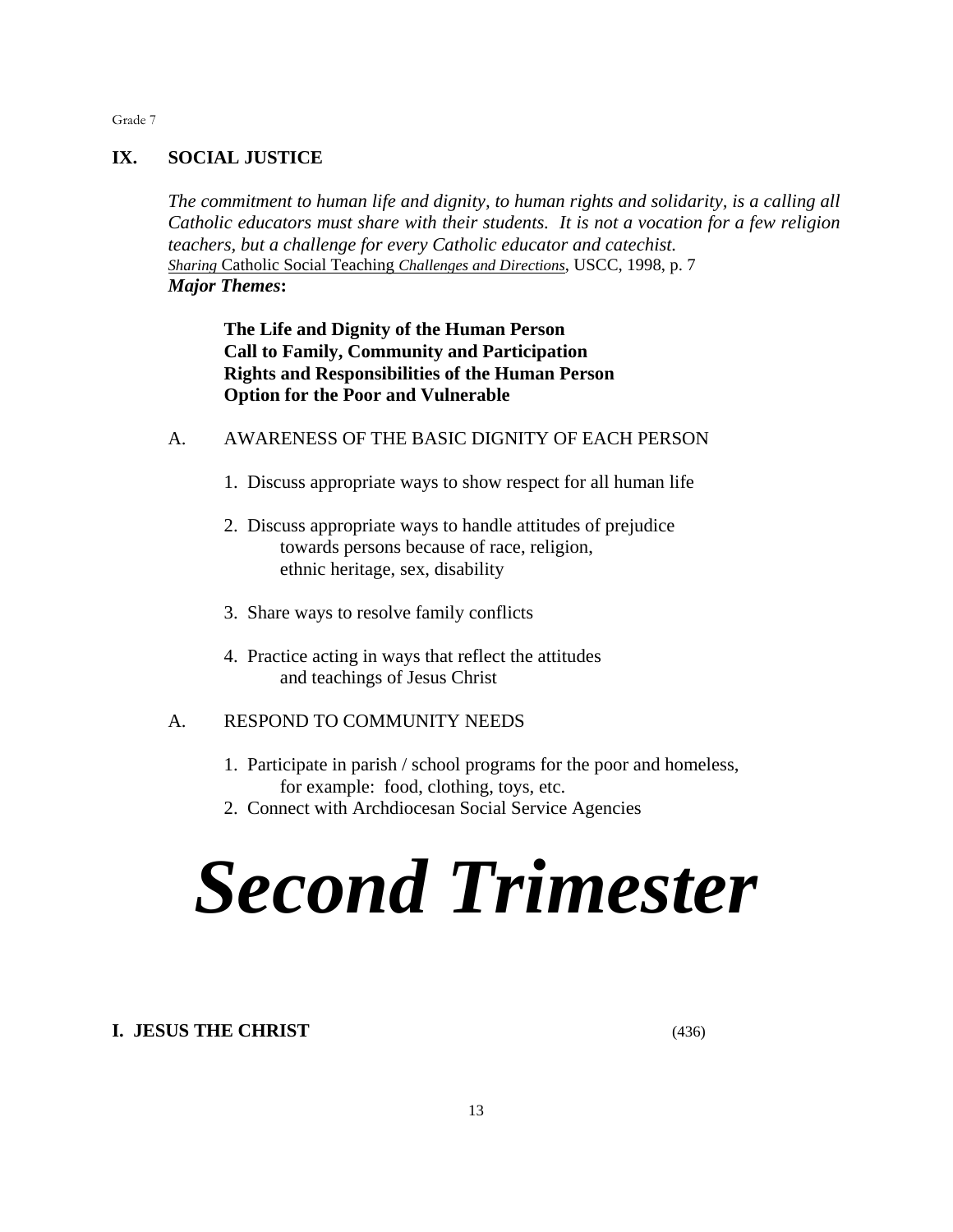Christ means anointed

## **II. JESUS IS LORD** LK. 1:43. PHIL2:10-11

This title acknowledges the divine mystery of Jesus Christ. Jesus Christ is God.

This title also shows the respect and trust shown him by those who approached for help and healing.

## **III. LITURGICAL YEAR** (1167-71)

A. LENT

- 1. Time of preparation for Easter, forty days.
- 2. From Ash Wednesday to the Mass of the Lord's Supper on Holy Thursday
- 3. Liturgical color is purple for penance, repentance, mortification.

### B. HOLY WEEK

1.Palm Sunday Jn. 12: 12-19

2. Triduum

a. Holy Thursday

#### 1.) Chrism Mass

- a). Renewal of Commitment to Priestly Service
- b). Rite of the Blessing of Oils and Consecrating the Chrism
	- (1) Consecration of the Chrism
	- (2) Blessing of the Oil of Catechumens
	- (3) Blessing of the Oil of the Sick
- 2). Evening Mass of the Lord's Supper
	- a). Introductory Rites
	- b). Liturgy of the Word
	- c). Washing of the Feet
	- d). Liturgy of the Eucharist
	- e). Transfer of the Holy Eucharist

1Corn. 12:23. (446-51)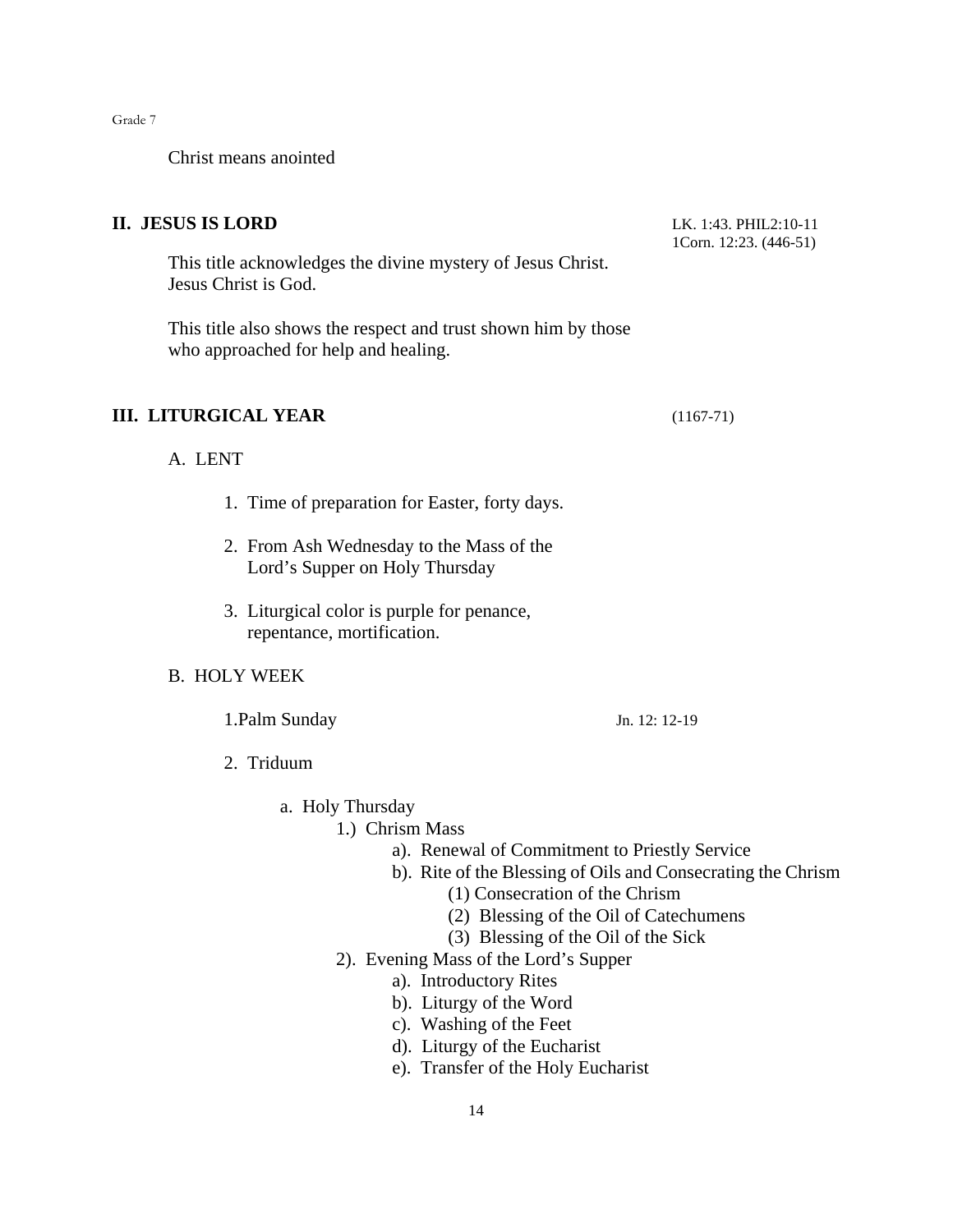b. Good Friday

Celebration of the Lord's Passion Liturgical color is red for Christ's blood which was shed for us.

- c. Holy Saturday: Easter Vigil
- d. Easter Sunday

Sunset of Holy Saturday to sunset of Easter Sunday

#### **IV. SAINTS AND HOLY PEOPLE**

#### **November 30: Feast of St. Andrew, Apostle**

St. Andrew was one of the Twelve Apostles and the brother of St. Peter. In the Gospel of Matthew, Jesus sees Andrew and Peter (called Simon) fishing and calls out to them, "Come after me, and I will make you fishers of men" (Matthew 4:18-20). In the Gospels of John, we are told that Andrew was a disciple of John the Baptist. When John pointed to Jesus and said, "Behold the Lamb of God," Andrew left John to follow Jesus (John 1:35-40). However, we know very little about his life in the early Church. It is commonly believed that he preached the Gospels in Greece and Turkey and was crucified at Patras.

#### **December 27: St. John, Apostle and Evangelist**

John, the brother of James, was one of the Twelve Apostles of Jesus. He and his brother were disciples of John the Baptist, but Jesus called them to follow Him with Peter and Andrew. Jesus, while dying on the cross, told John to look after Mary His mother. He was called "the beloved disciple." John is given credit for writing the Gospel of John, three Epistles, and the Book of Revelation. Tradition tells us that he was the only Apostle who died peacefully of old age, in the year 100AD. In art, his symbol is an eagle.

#### **April 25: St. Mark the Evangelist**

St. Mark was one of the early disciples of Jesus and the author of the Gospel of Mark. In the first years after the Ascension of Jesus, Mark traveled to Rome with the apostle Peter as an interpreter and wrote down many of Peter's sermons. This formed the basis of Mark's gospel, which he wrote in Greek in order to convert the Gentiles to Christianity. Later, in 49 AD, St. Mark went to North Africa and founded the Church of Alexandria. He became the first bishop there and is considered the founder of Christianity in Africa. In art, St. Mark is symbolized by a winged lion. While we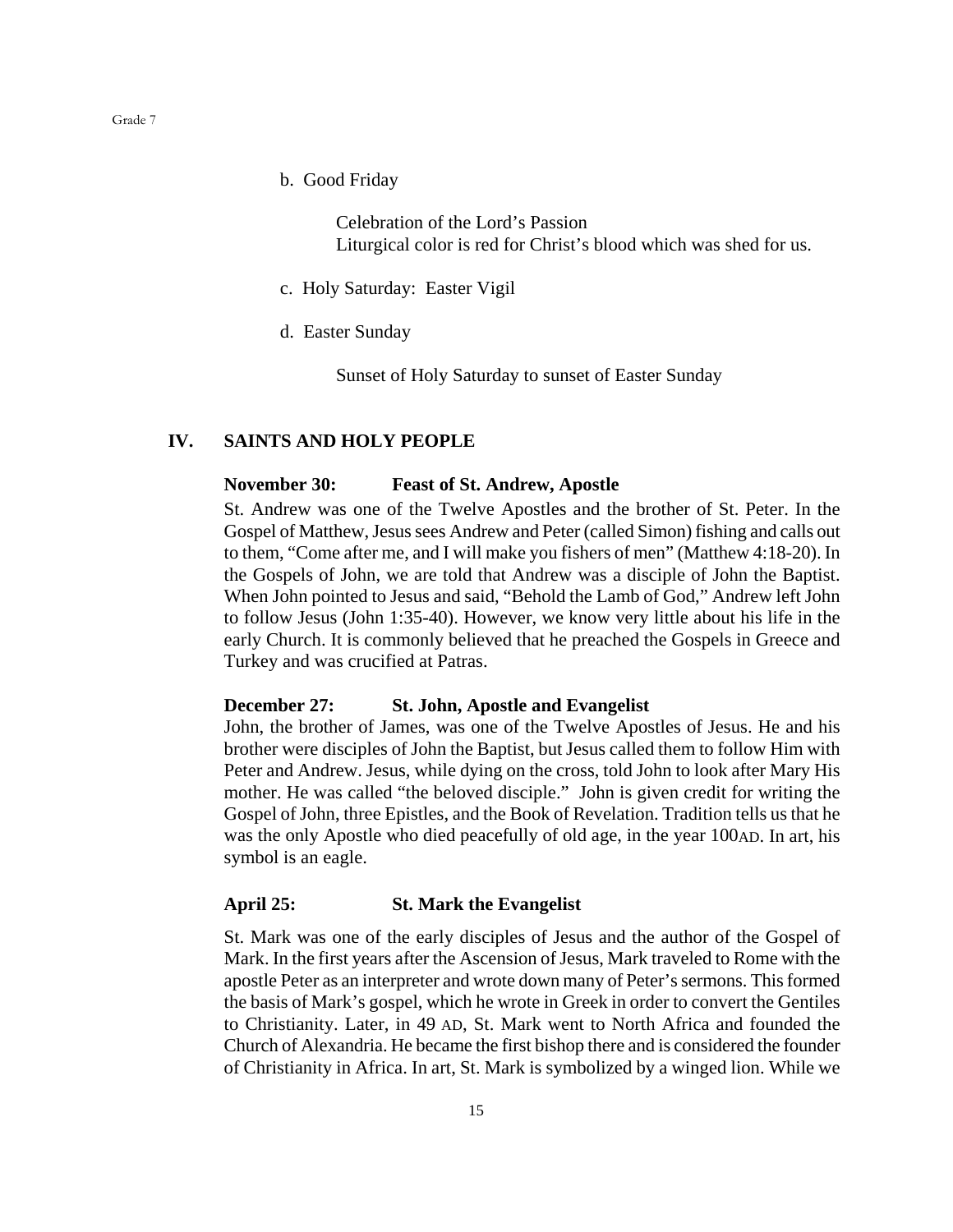do not know when he died, St. Mark is believed to have been martyred near Alexandria.

#### **May 3: Ss. Philip and James (the Lesser), Apostles**

Philip and James were two of the Twelve Apostles. Philip was from Bethsaida in Galilee, and was called to be a disciple (John 1:43). It was Philip who told Jesus they could not feed five thousand people with just a few loaves and fishes (John 6:7). Tradition holds that Philip helped spread Christianity to Greece and Syria and was likely martyred there. James the Lesser is mentioned very little in the Gospels. However, he wrote the first Christian epistle, the *Epistle of James*, and may have been the first Bishop of Jerusalem.

#### **May 14: St. Matthias, Apostle**

When Judas betrayed Jesus, the Apostles only numbered eleven. After Jesus' Ascension, they sought out another worthy person to take his place. Peter insisted that the new Apostle be a man who had been a disciple from the beginning and had accepted Christ's teaching about the Eucharist. They nominated Matthias and Joseph called Barsabbas. After praying, they cast lots and Matthias was chosen (Acts 1:23- 26). Although little else is known about his life, he is thought to have spread the Gospel in Judea and later the area where the country of Georgia is now. He was martyred and buried there.

## **V. PRAYER**

#### A. DEFINITION (2559-65, 2697)

B. OTHER FORMS OF PRAYER (See pages 40-47)

- 1. The Jesus Prayer
- 2. Praying in Common (Choral Prayer)
- 3. Gesture and Song
- 4. Journal Keeping

#### C. THE EUCHARISTIC PRAYER

This prayer has its roots in the berakah, a Jewish prayer of blessing.

1. This is the pattern of all our Eucharistic Prayers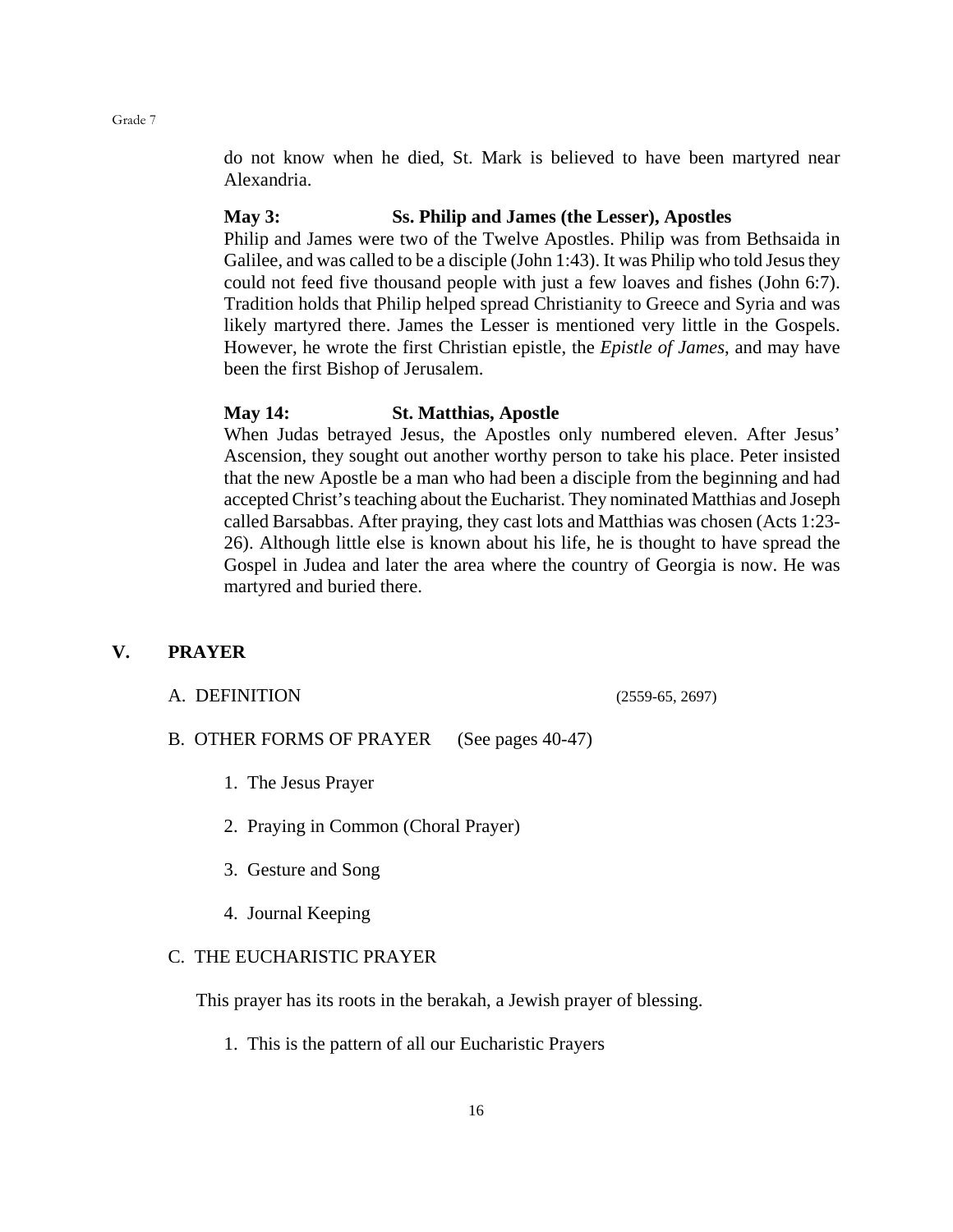|         | a. Name and praise God                                                                                                                                                                                                                                                    |        |
|---------|---------------------------------------------------------------------------------------------------------------------------------------------------------------------------------------------------------------------------------------------------------------------------|--------|
|         | b. Remember the saving acts of God in salvation history                                                                                                                                                                                                                   |        |
|         | c. Intercede that these mysteries become present now through the<br>calling upon (invocation) of the Holy Spirit.                                                                                                                                                         |        |
| Spirit. | d. Give thanks that it has been accomplished through Christ and the                                                                                                                                                                                                       |        |
|         | 2. Eucharistic Prayer II                                                                                                                                                                                                                                                  |        |
|         | a. The Preface<br>We give thanks to the Father, through Christ<br>and in the Holy Spirit for all his works:<br>creation, redemption, and sanctification.                                                                                                                  | (1352) |
|         | b. The <i>Epiclesis</i><br>The Church asks the Father to send the<br>Holy Spirit on the bread and wine so that<br>by his power they may become the<br>Body and Blood of Christ and that those                                                                             | (1353) |
|         | who take part in it may be one body and one spirit.<br>c. The Institution Narrative<br>The power of the words, the<br>action of Christ, and the power of the<br>Holy Spirit make sacramentally<br>present Christ=s body and blood<br>under the species of bread and wine. | (1353) |
|         | d. The Anamnesis<br>The Church recalls the Passion,<br><b>Resurrection of Christ Jesus and</b><br>presents to the Father the offering of<br>his Son which reconciles us with him.                                                                                         | (1354) |
|         | e. The <i>Intercessions</i><br>The Church indicates that the Eucharist<br>is celebrated with the whole Church<br>in heaven and on earth.                                                                                                                                  | (1354) |

## **VI. MARY**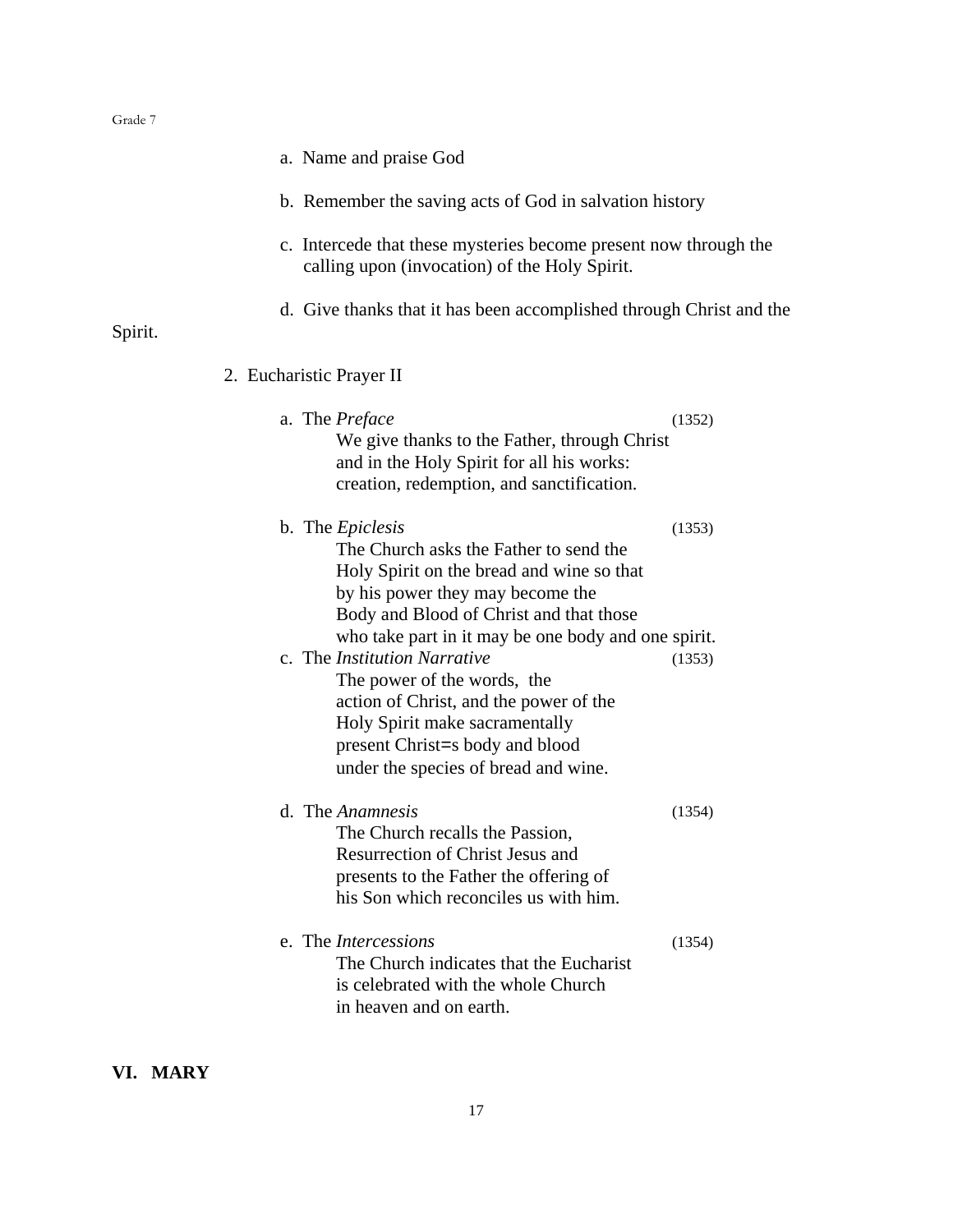| А. | <b>BLESSEDNESS OF MARY</b>                                                                                                                                                                                                                                                                                                                  | $(BYM #51-56)$         |
|----|---------------------------------------------------------------------------------------------------------------------------------------------------------------------------------------------------------------------------------------------------------------------------------------------------------------------------------------------|------------------------|
|    | 1. Mary emphasized in Scripture as "Blessed"                                                                                                                                                                                                                                                                                                | Lk. 1:42               |
|    | 2. Dogma of the Immaculate Conception<br>focuses on Mary as full of grace, as<br>"preserved free from all stain of original sin"<br>from the moment of her conception                                                                                                                                                                       | Lk. 11:27-28           |
|    | 3. The Immaculate Conception prepared<br>Mary for her greatest privilege:<br>Motherhood of Jesus, the Savior.                                                                                                                                                                                                                               | $(490-93)$             |
|    | 4. The dogma of the Assumption<br>focuses on Mary's participation in her<br>Son's Resurrection and anticipates<br>the resurrection of other Christians.                                                                                                                                                                                     | BYM #57-61, (966, 974) |
|    | $\mathbf{L}$ , i.e., $\mathbf{L}$ , $\mathbf{L}$ , $\mathbf{L}$ , $\mathbf{L}$ , $\mathbf{L}$ , $\mathbf{L}$ , $\mathbf{L}$ , $\mathbf{L}$ , $\mathbf{L}$ , $\mathbf{L}$ , $\mathbf{L}$ , $\mathbf{L}$ , $\mathbf{L}$ , $\mathbf{L}$ , $\mathbf{L}$ , $\mathbf{L}$ , $\mathbf{L}$ , $\mathbf{L}$ , $\mathbf{L}$ , $\mathbf{L}$ , $\mathbf{$ |                        |

It is the oldest liturgical feast of Mary in the Church dating to about the fifth century.

## B. DAYS IN HONOR OF MARY

#### **August 15 Solemnity of the Assumption**

Pope Pius XII, on November 1, 1950, infallibly defined what Catholics always believed: Mary was assumed body and soul into heaven. (CCC #966)

#### **August 21 Our Lady of Knock**

On this day in 1879, Our Blessed Mother appeared with St. Joseph and St. John the Evangelist to fifteen people at the Church of Saint John the Baptist in Knock, County Mayo Ireland. Behind them was a plain altar with a cross and a lamb (which represented Jesus as the Lamb of God.)

## **August 22 Memorial of the Queenship of Mary**

In 1954, Pope Pius XII established this feast which honors Mary who was crowned Queen of Heaven and Earth by Jesus when she on the day of her Assumption.

#### **September 8 Feast of the Birth of Mary**

Mary was the daughter of Saints Ann and Joachim. They prayed that God would bless them with a child, and He rewarded their faithfulness with a daughter set apart to be the mother of the Son of God. Because of this, she was conceived and born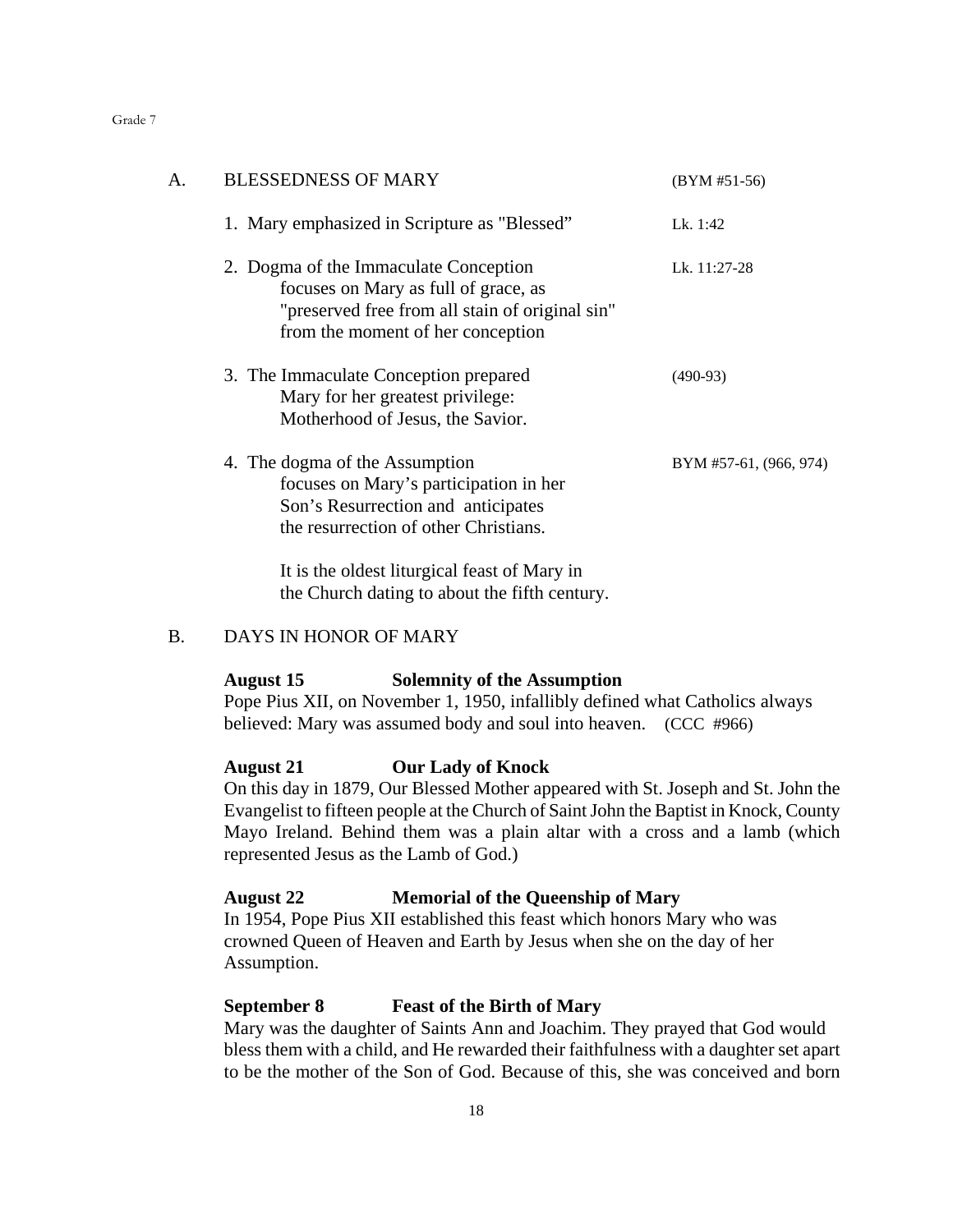immaculate and full of grace. We do not know from the Gospels the exact date of Mary's birth. However, Christians have celebrated it on September  $8<sup>th</sup>$  since the  $7<sup>th</sup>$ century. Mary's birth is one of only three celebrated on the liturgical calendar.

#### **September 15 Memorial of Our Lady of Sorrows**

Today, we remember how Mary, as the mother of Jesus, suffered greatly. There are seven events in particular that we recognize, called the Seven Sorrows. The Sorrows, which are all found in the Gospels, are the prophecy of Simeon (Lk. 2:34- 35), the flight into Egypt to escape Herod (Mt. 2:13-21), the loss of Jesus for three days in the Temple (Lk. 2:41-50), meeting Jesus on the road Calvary (Jn. 19:17), the crucifixion and death of Jesus (Jn. 19:18-30), holding Jesus when He was taken down from the cross (Jn. 19:39-40), and Jesus laid in the tomb (Jn. 19:40-42). St. Bernard wrote, "Truly, O Blessed Mother, a sword has pierced your heart... He died in body through a love greater than anyone had known. She died in spirit through a love unlike any other since His." Our Lady of Sorrows, pray for us.

#### **October 7 Memorial of Our Lady of the Rosary**

This feast was established by Saint Pius V. Pope Gregory XIII later named this the Feast of the Holy Rosary. This feast invites everyone to meditate upon the mysteries of Christ, following the example of the Blessed Virgin Mary who was so singularly associated with the incarnation, passion and glorious resurrection of the Son of God. (Christian Prayer, 1976, p. 1285)

#### **November 19 Our Lady of Divine Providence**

On November 19, 1969 Pope Paul VI declared Our Lady Mother of Divine Providence principal patroness of the island of Puerto Rico, since November 19 was the date that the island was discovered. The image of Our Lady that is so special to the people of Puerto Rico shows the Divine Child sleeping peacefully in the Virgin Mary=s arms. However, the name and worship of Our Lady of the Divine Providence originated in Italy in the  $12<sup>th</sup>$  century, then spread to Spain and then to Puerto Rico.

#### **November 21 Memorial of the Presentation of Mary**

The Presentation of Mary is a unique feast day. Although the event is not in the Bible, we learn from other sources that Mary's parents, Ann and Joachim, offered Mary to God in the Temple when she was only three years old. We celebrate this event because it helps us to understand Mary's unique holiness, which was nurtured from the very beginning of her life.

#### **December 8 Solemnity of the Immaculate Conception**

Under the title of the Immaculate Conception, Mary is revered as the patroness of the United States and of the Archdiocese of Philadelphia. In 1854, Pope Pius IX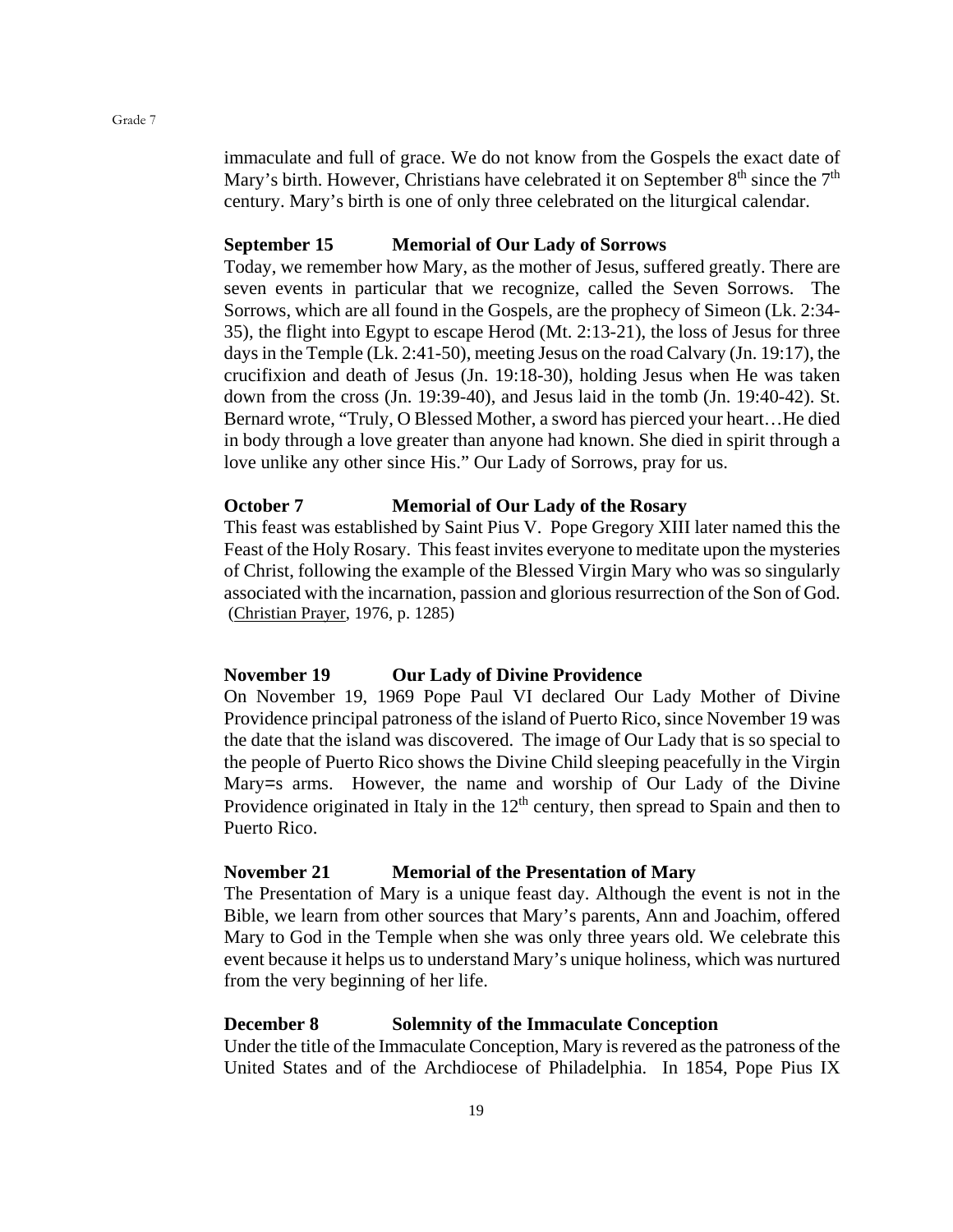declared: AFrom the first moment of her conception, the Most Blessed Virgin Mary, by a unique grace and privilege of God and in view of the merits of Jesus Christ, the Savior of the human race, was preserved from all stain of Original Sin.@ (CCC #490- 91)

#### **December 12 Feast of Our Lady of Guadalupe**

Our Lady appeared to Juan Diego, a poor Mexican Indian, on December 9, 1531. Mary told Juan to build a Church. Juan went to the Bishop to tell him the Lady=s request. The bishop did not believe him. Three days later, when Juan again went to the bishop and opened his cloak to give to the Bishop roses which the Lady had arranged in Juan=s cloak, there was a picture of Mary on his cloak. The Bishop believed and built a church in honor of Mary. We honor Our Lady of Guadalupe because we recognize her concern for all people especially the suffering and the poor. December 9 is the feast of Saint Juan Diego. She is the patroness of the Americas.

#### **January 1 Solemnity of Mary, Mother of God**

This feast of Mary is considered to be one of the oldest and most important feasts of Our Lady. In 431, the Council of Ephesus met to correct false teachings about Christ's divinity. The Council affirmed that Jesus is true God and true man. Since Mary is the Mother of Jesus, who is the Second Person of the Blessed Trinity, she can truly be called the Mother of God. Devotion to Mary as the Mother of God continued to spread from this time to the present.

#### **VII. SOCIAL JUSTICE**

*Major Themes*: **Rights and Responsibilities of the Human Person Care for God's Creation**

#### A. AWARENESS OF CARING FOR THOSE WHO SUFFER

1. Discuss current legislation that helps the poor and homeless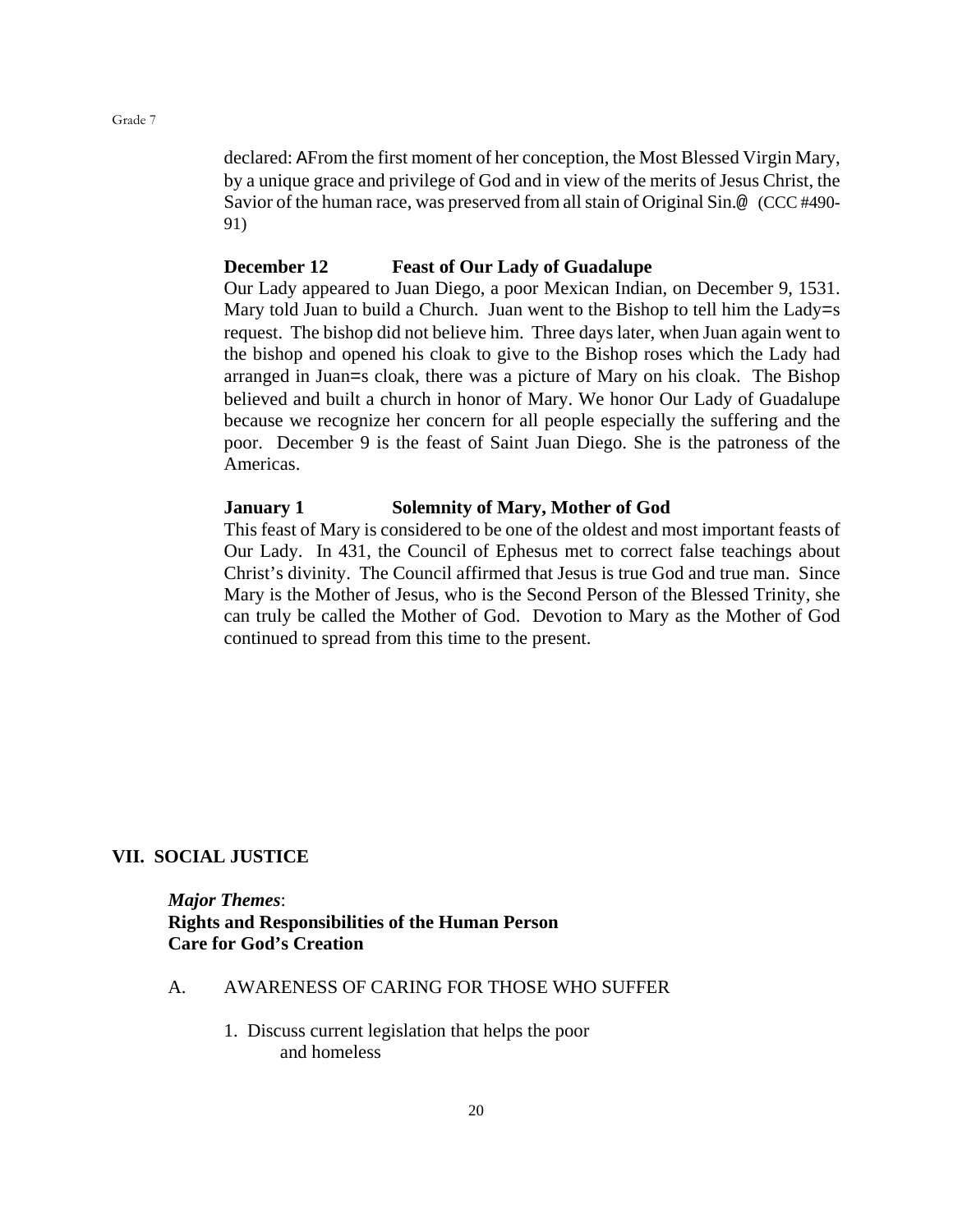- 2. Determine ways to help those in need locally, statewide and globally
- 3. Determine ways to better use natural resources.

# *Third Trimester*

## **I. LITURGY AND WORSHIP**

A. DEFINITION (1069-70)

1. The priestly work of Jesus Christ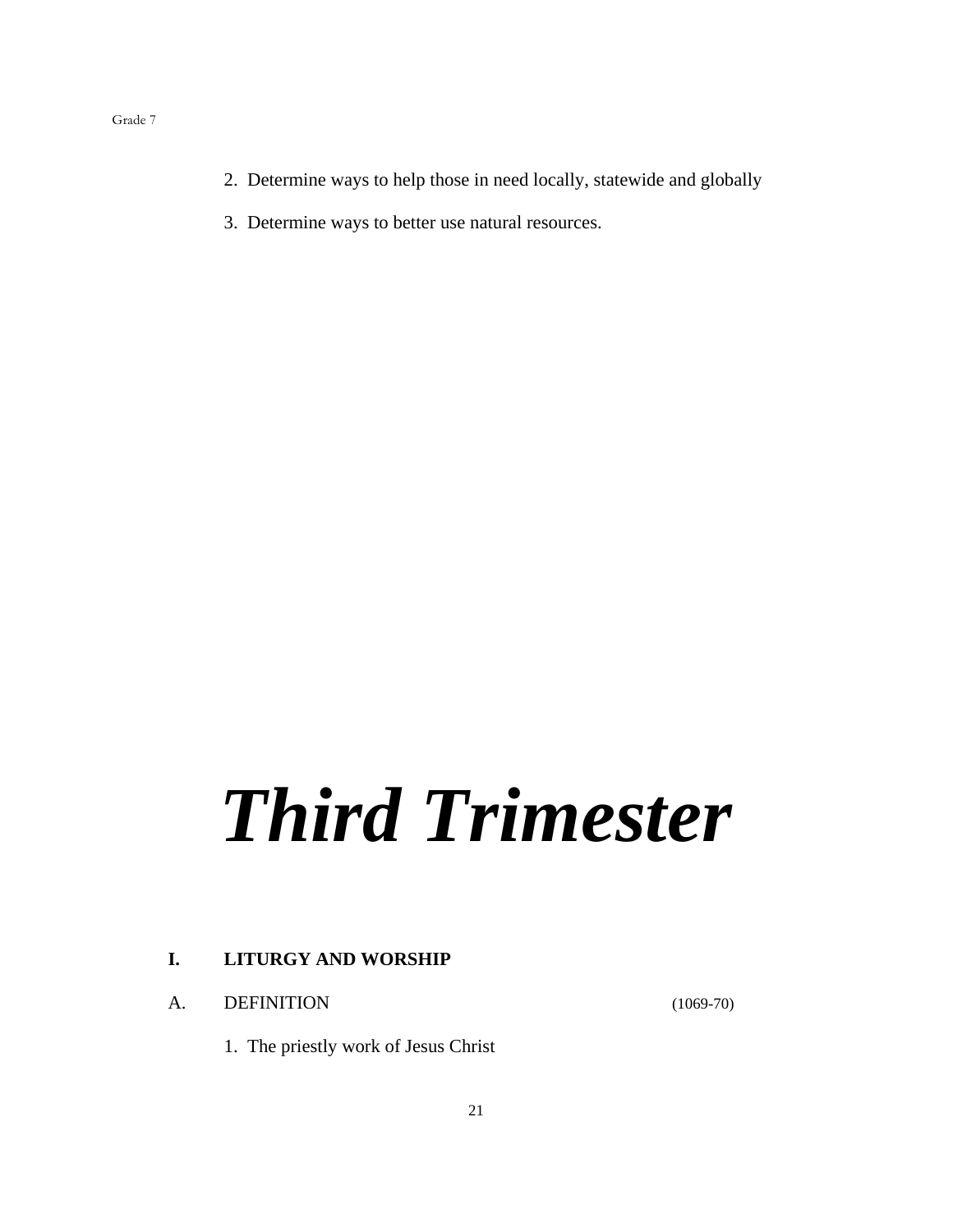| ''<br>т М |  |
|-----------|--|
|-----------|--|

|    |                | 2. The sacred action of the Church,<br>the Mystical Body of Christ                                                                                                                                                           |                   |
|----|----------------|------------------------------------------------------------------------------------------------------------------------------------------------------------------------------------------------------------------------------|-------------------|
|    |                | 3. Worship, the proclamation of the Gospel<br>and works of charity                                                                                                                                                           |                   |
|    | <b>B.</b>      | <b>PURPOSE</b>                                                                                                                                                                                                               | $(1110-12)$       |
|    |                | 1. To adore and bless God the Father as the source<br>of all the blessings of creation and salvation                                                                                                                         |                   |
|    |                | 2. To give praise and thanks for the mystery of salvation<br>won for us by God's Son, Jesus Christ, which<br>is made present through the power of the Holy Spirit                                                            |                   |
|    |                | 3. To be prepared by the Holy Spirit, as assembly,<br>to encounter Christ and the mystery of salvation                                                                                                                       |                   |
| П. |                | THE LITURGICAL LIFE OF THE CHURCH                                                                                                                                                                                            |                   |
|    | A <sub>1</sub> | REVOLVES AROUND THE EUCHARISTIC<br><b>SACRIFICE AND THE SACRAMENTS</b>                                                                                                                                                       | (1113)            |
|    | <b>B.</b>      | THE BODY OF CHRIST GATHERS IN<br>A PARTICULAR SITUATION<br>(A juncture of life)                                                                                                                                              |                   |
|    |                | 1. The assembly gathers<br>according to each one=s own function.                                                                                                                                                             | (1188)            |
|    |                | 2. The liturgical celebration involves signs and<br>symbols relating to creation (candles, water, fire),<br>human life (washing, anointing, breaking bread),<br>and the history of salvation<br>(the Rites of the Passover). | (1189)            |
|    |                | 3. The assembly gathers around the sacramental signs and                                                                                                                                                                     |                   |
|    |                | a. Proclaims the Word                                                                                                                                                                                                        | $(1100-01, 1190)$ |
|    |                | b. Celebrates prayer                                                                                                                                                                                                         | $(1103, 1105-06)$ |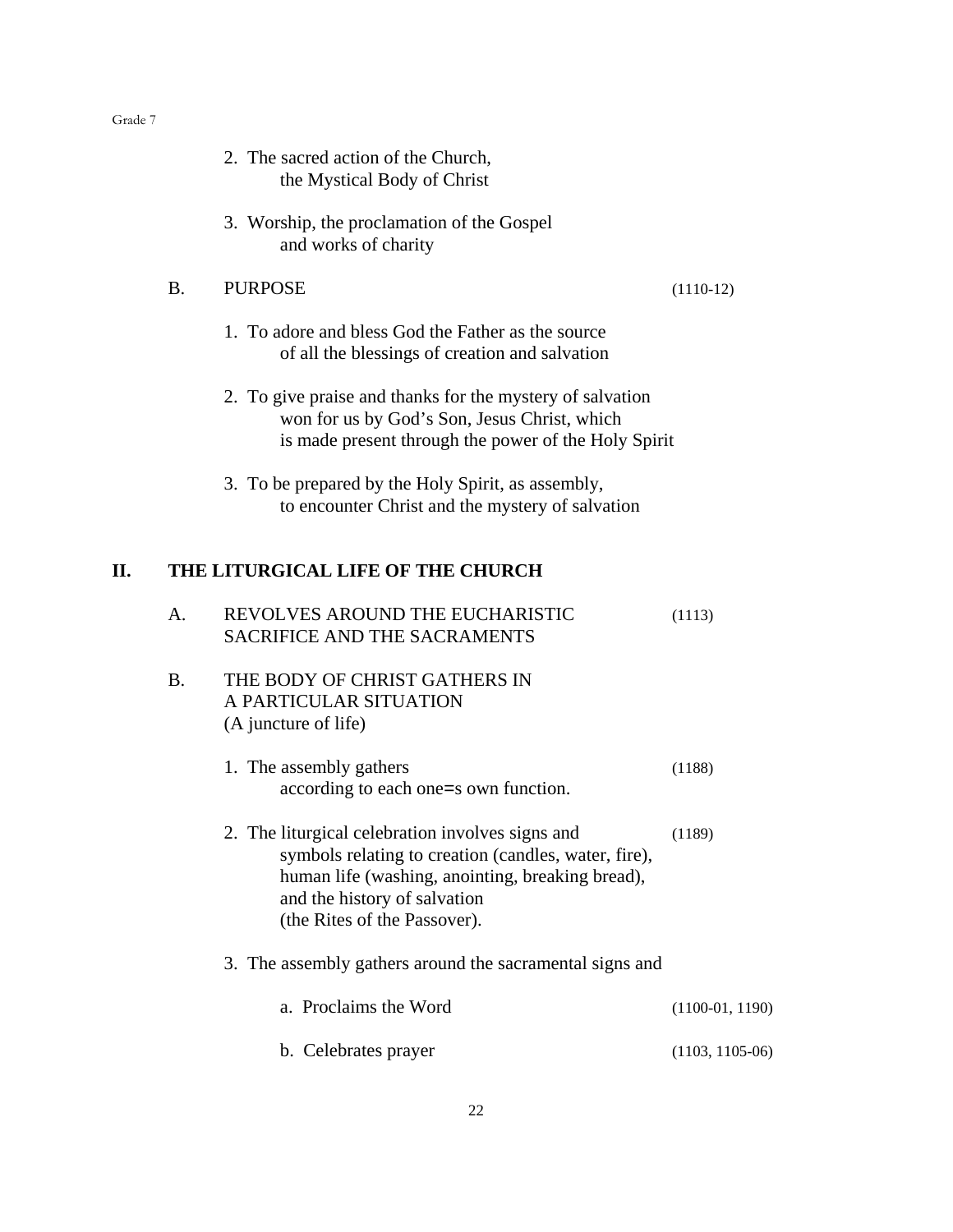| c. Performs the ritual                                                                                                                                 |             |
|--------------------------------------------------------------------------------------------------------------------------------------------------------|-------------|
| 4. The sacramental sign and the assembly<br>are transformed.                                                                                           | (1109)      |
| C.<br>THE SEVEN SACRAMENTS                                                                                                                             |             |
| The seven sacraments are the actions of the<br>Holy Spirit at work in the Church.                                                                      | (1116)      |
| 1. Purpose<br>a. To sanctify men and women                                                                                                             | (1123)      |
| b. To build up the Body of Christ                                                                                                                      |             |
| c. To give worship to God                                                                                                                              |             |
| 2. Signs of the sacraments<br>The celebration of the sacrament is<br>accomplished through the power of God.                                            | (1128)      |
| The power of Christ and his Spirit act in<br>and through the actions of the sacraments.                                                                |             |
| The fruit of the sacrament depends on the<br>disposition of the one receiving it.                                                                      |             |
| a. Baptism                                                                                                                                             | $(1217-22)$ |
| 1) Sign - water<br>Symbol of life and death<br>Something is destroyed,<br>Something is brought to life.<br>2) Lectionary Readings<br>for the Sacrament | (1238)      |
| The Prayer of the Rite<br>3)<br>The Formula for Baptism                                                                                                | (1240)      |
| Name, I baptize you in the name of                                                                                                                     |             |
| The Father, and of the Son, and of the Holy Spirit                                                                                                     |             |
| <b>Ritual Gesture</b><br>4)                                                                                                                            | (1239)      |
| Immersion into the water<br>or pouring of water                                                                                                        |             |
| b. Confirmation                                                                                                                                        |             |

1) Sign - chrism (1293-96)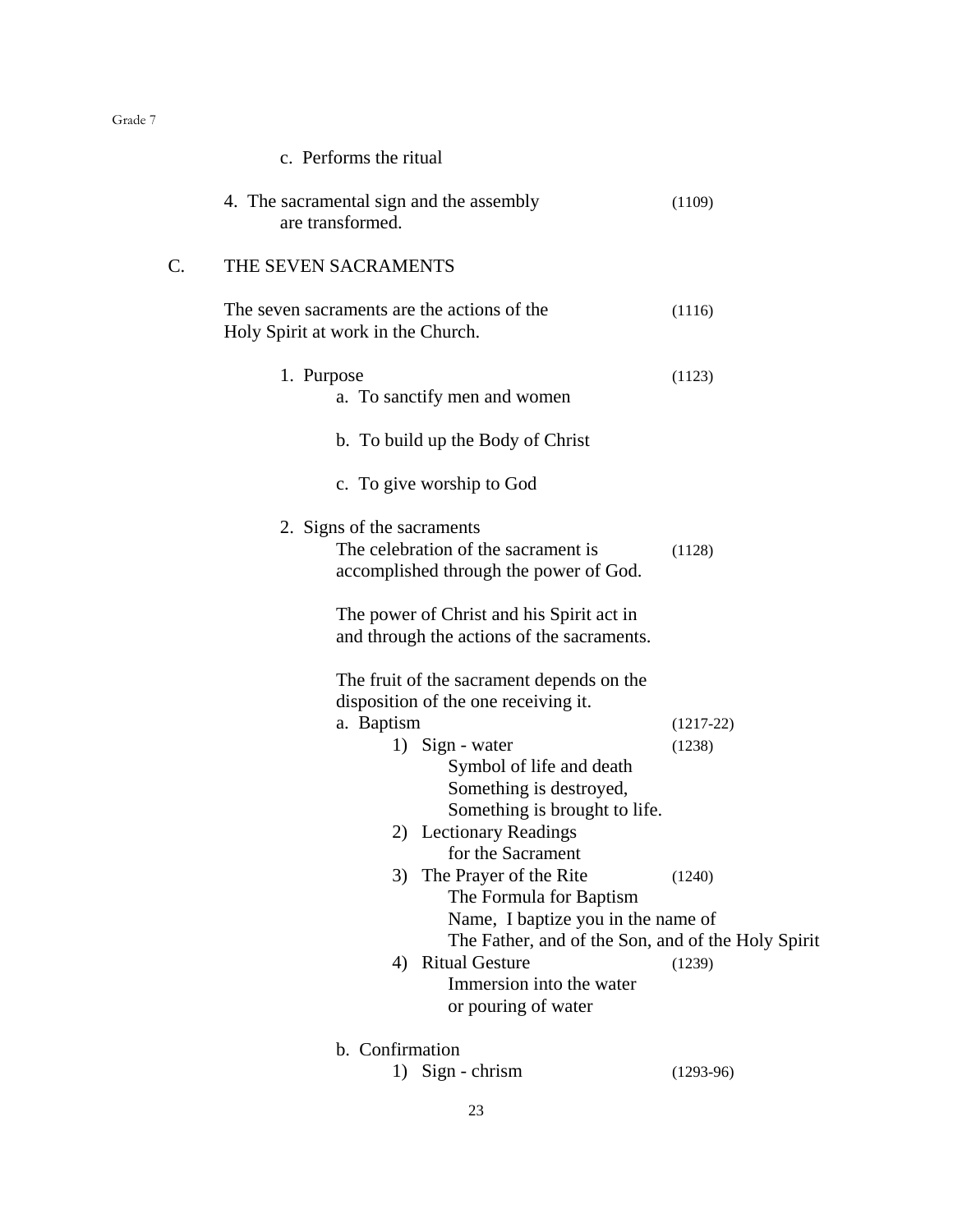|              | Symbol of abundance and joy                         |               |
|--------------|-----------------------------------------------------|---------------|
|              | Something is made radiant                           |               |
|              | with beauty, health, and strength                   |               |
|              | 2) Lectionary Readings                              |               |
|              | for the Sacrament                                   |               |
|              | 3) The Prayer of the Rite                           | (1300)        |
|              | Formula for Confirmation                            |               |
|              | " <i>N</i> , be sealed with the Gift of             |               |
|              | the Holy Spirit."                                   |               |
| 4)           | <b>Ritual Gesture</b>                               | (1300)        |
|              | Laying on of hands                                  |               |
|              | and anointing with the                              |               |
|              | oil of chrism                                       |               |
| c. Eucharist |                                                     |               |
|              | 1) Sign - bread and wine                            |               |
|              | Signify the goodness of                             | $(1333-36)$   |
|              | creation (the Afruit of the earth@                  |               |
|              |                                                     |               |
|              | and Aof the vine <sup>®</sup> )                     |               |
|              | The process to make bread and wine                  |               |
|              | parallels the Paschal Mystery.                      |               |
|              | 2) Lectionary Readings                              | (1349)        |
|              | 3) Eucharistic Prayer<br>4) Ritual Gesture          | $(1352 - 54)$ |
|              |                                                     | (1355)        |
|              | Extension of hands of the priest during the Prayer; |               |
|              | eating and drinking of the Body and Blood of Jesus  |               |
|              | d. Penance / Reconciliation                         | (1451)        |
| 1)           | Sign - Sorrow for sins                              |               |
|              | 2) Lectionary Readings                              |               |
|              | for the Sacrament                                   |               |
| 3)           | Prayer of the Rite                                  | (1449)        |
|              | Formula of Absolution                               |               |
| 4)           | <b>Ritual Gesture</b>                               |               |
|              | Extension of hands over penitent                    |               |
|              | e. Anointing of the Sick                            | $(1511-12)$   |
| 1)           | Sign - oil of the Sick                              |               |
|              | 2) Lectionary Readings                              | (1518)        |
|              | for the Sacrament                                   |               |
| 3)           | Prayer of the Rite                                  | (1513)        |
|              | the Sacramental Formula                             |               |
|              |                                                     |               |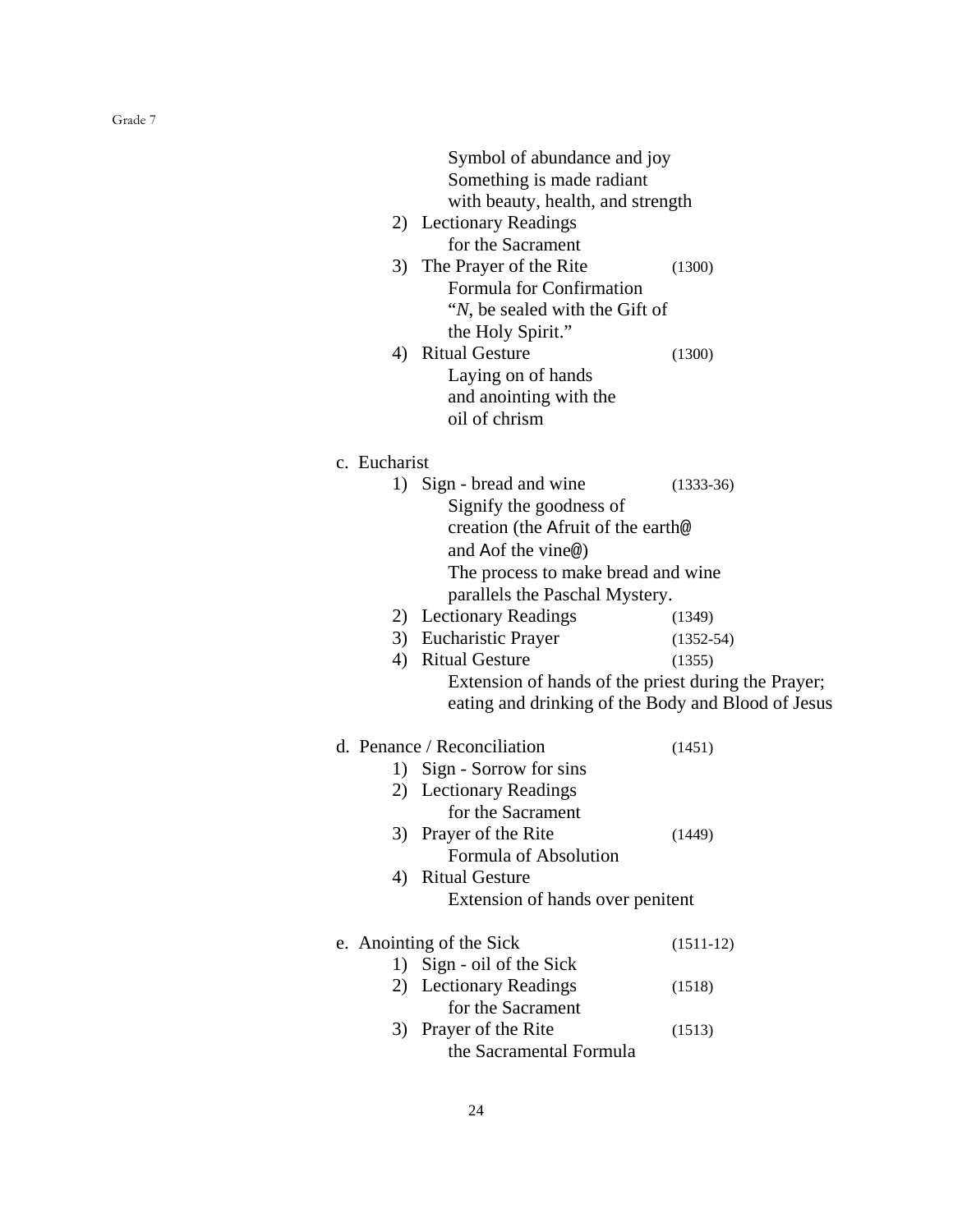|    |                                                   | 4) Ritual Gesture<br>Laying on of hands<br>and anointing with<br>the oil of the sick | (1519)                   |
|----|---------------------------------------------------|--------------------------------------------------------------------------------------|--------------------------|
|    | f. Holy Orders                                    |                                                                                      | (1538, 1554, 1556, 1573) |
|    | 1)                                                | Sign - laying on of hands                                                            |                          |
|    |                                                   | and anointing with chrism                                                            |                          |
|    |                                                   | 2) Lectionary Readings                                                               |                          |
|    |                                                   | for the Sacrament                                                                    |                          |
|    |                                                   | 3) Prayer of Consecration                                                            |                          |
|    |                                                   | proper to each ordination                                                            |                          |
|    |                                                   | a) Bishop                                                                            | (1541, 1586)             |
|    |                                                   | b) Priest<br>c) Deacon                                                               | (1542)                   |
|    | 4)                                                | <b>Ritual Gesture</b>                                                                | (1543)                   |
|    |                                                   | a) Bishop                                                                            |                          |
|    |                                                   | Laying on of hands and                                                               |                          |
|    |                                                   | anointing of head                                                                    |                          |
|    |                                                   | b) Priest                                                                            |                          |
|    |                                                   | Laying on of hands and                                                               |                          |
|    |                                                   | anointing of palms                                                                   |                          |
|    |                                                   | with the oil of chrism                                                               |                          |
|    |                                                   | Deacon<br>c)                                                                         |                          |
|    |                                                   | Laying on of hands                                                                   |                          |
|    | g. Matrimony                                      |                                                                                      | (1602, 1613, 1617, 1621) |
|    | 1)                                                | Sign - exchange of vows/                                                             | $(1623, 1625-27)$        |
|    |                                                   | Matrimonial consent                                                                  |                          |
|    | 2)                                                | <b>Lectionary Readings</b>                                                           |                          |
|    |                                                   | for the Sacrament                                                                    |                          |
|    | 3)                                                | Prayer of the Rite                                                                   | (1630)                   |
|    |                                                   | <b>Nuptial Blessing</b>                                                              |                          |
|    | 4)                                                | <b>Ritual Gesture</b><br>Joining of hands and                                        |                          |
|    |                                                   | Exchange of vows                                                                     |                          |
|    |                                                   |                                                                                      |                          |
| D. | <b>SUNDAY</b>                                     |                                                                                      | (1167, 1193)             |
|    | This day calls to mind the Passion, Resurrection, |                                                                                      |                          |

and glory of the Lord Jesus Christ.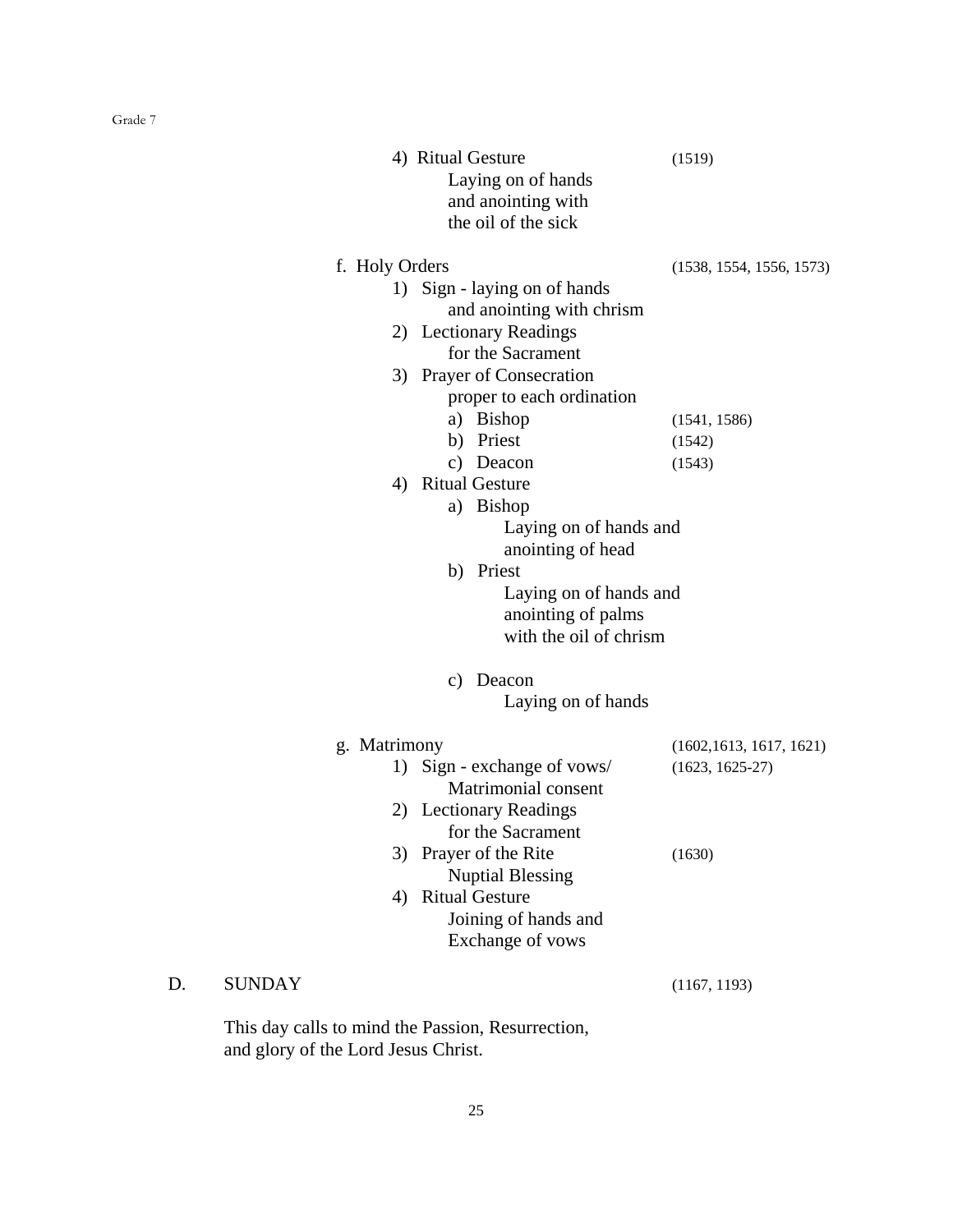|    | Pre-eminent day for the liturgical assembly.<br>It is the foundation of the liturgical year.                                                                                       |                   |
|----|------------------------------------------------------------------------------------------------------------------------------------------------------------------------------------|-------------------|
| E. | LITURGY OF THE HOURS                                                                                                                                                               | (1174, 1196)      |
|    | All the hours of the day are made holy<br>by the faithful gathering to praise God.                                                                                                 |                   |
|    | This is the "public prayer of the Church."                                                                                                                                         |                   |
| F. | LITURGICAL YEAR                                                                                                                                                                    | $(1167-68, 1194)$ |
|    | The brilliance of the Resurrection fills the<br>whole year and transfigures it by the liturgy.                                                                                     |                   |
|    | 1. The liturgical year unfolds the whole mystery<br>of Christ from his Incarnation through his<br>Ascension to Pentecost.                                                          |                   |
|    | 2. The celebration of days in honor of Mary and<br>the saints recognize, as models, those<br>faithful people who responded to the call<br>of God and stand as intercessors for us. | $(1172 - 73)$     |
| G. | <b>BLESSINGS</b><br>(Other than the references to the Catechism, the following information<br>can be found in the Book of Blessings, The Liturgical Press, Minnesota, 1989.)       |                   |
|    | 1. All of God's work is a blessing.                                                                                                                                                | (1079)            |
|    | 2. Jesus Christ is the supreme blessing<br>given to us.                                                                                                                            |                   |
|    | 3. In the liturgy the divine blessing<br>is revealed and communicated.                                                                                                             | (1082)            |
|    | 4. The celebration of blessings holds a<br>privileged place among all the sacramentals.                                                                                            |                   |
|    | a. Blessings lead the faithful to praise God.                                                                                                                                      |                   |
|    | Blessings can sanctify various situations<br>b.                                                                                                                                    |                   |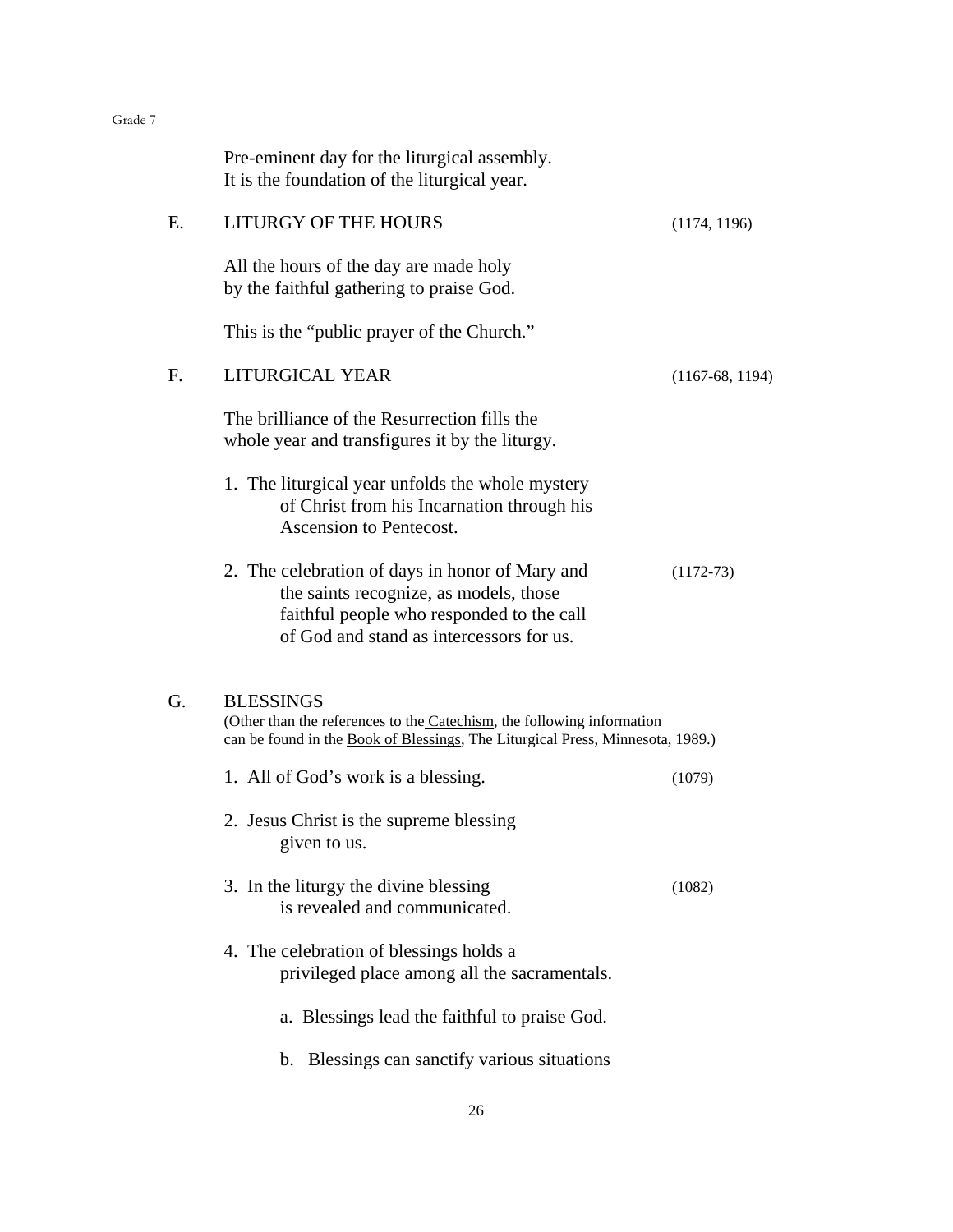and events in the lives of the faithful.

- 5. Celebration of a blessing
	- a. First part Proclamation of the Word of God
	- b. Second part Praise of God=s goodness and petition for his help.
- 6. Types of blessings
	- a. Blessings pertaining to persons
	- b. Blessings related to buildings and to various forms of human activity
	- c. Blessings of objects used in Churches or in the liturgy or popular devotions
	- d. Blessings of articles meant to foster devotion of the Christian people
	- e. Blessings related to feasts and seasons
	- f. Blessings for various needs and occasions
- 7. To BLESS is to uncover the presence of God in our daily lives so we can respond to him and give him praise and thanks.
- 8. Sunday is to the week what the Liturgy of the Hours is to the day and the Liturgical Seasons are to the year.

#### **III. PRAYER**

- A. KINDS (2700)
	- 1. Lectio God speaks to us in his WORD
	- 2. Our response
		- a. Vocal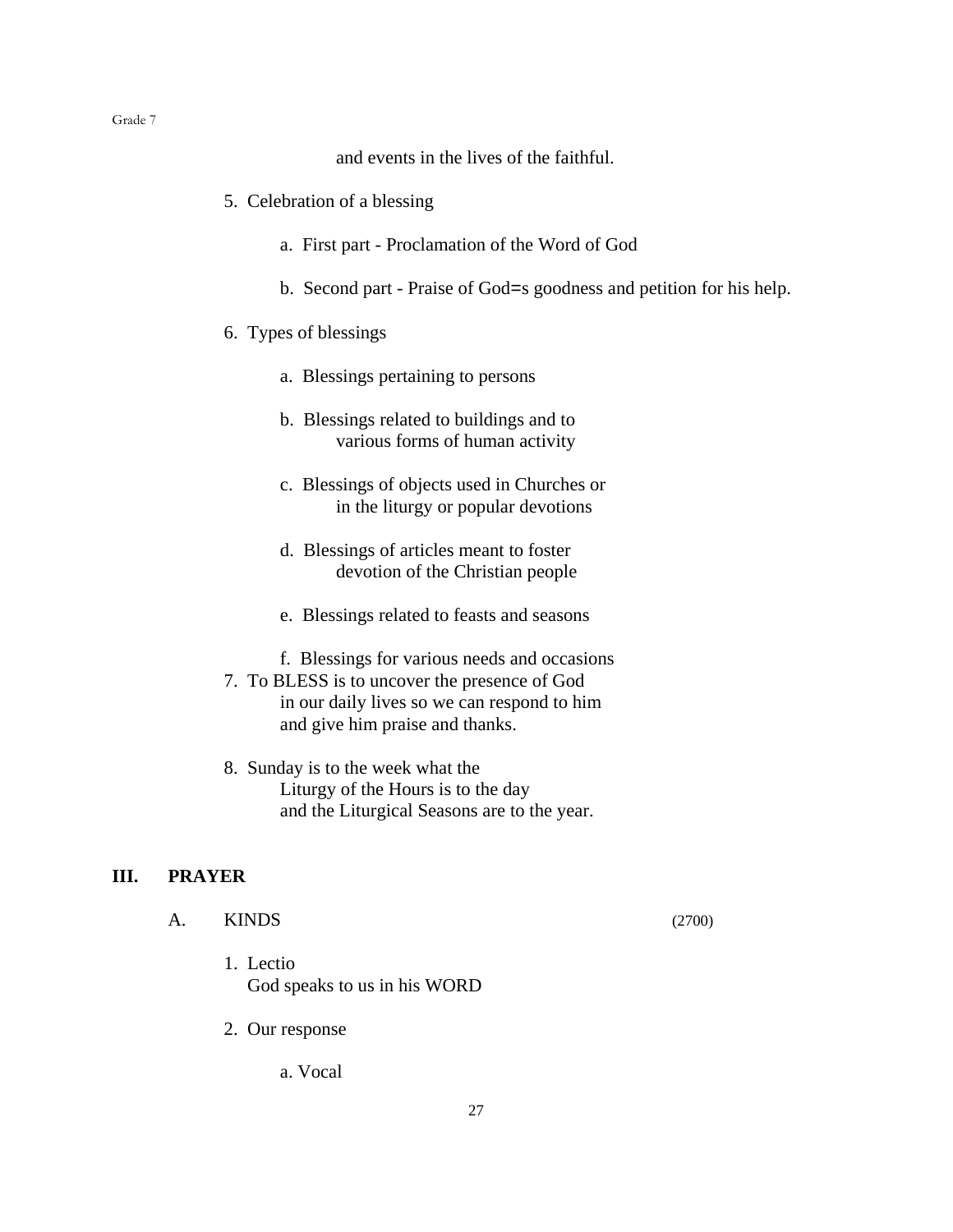- b. Meditation
- c. Contemplation

## B. PURPOSES

- 1. Adoration
- 2. Thanksgiving
- 3. Petition
- 4. Contrition
- C. OTHER FORMS (See pages 34-41)
	- 1. Guided Meditation
	- 2. Shared Prayer

## **IV. MARY**

| A. MOTHER OF GOD                                                                      | Lk. 1:26-38, $(BYM \#62$ -<br>64), (485, 495, 509, 723) |
|---------------------------------------------------------------------------------------|---------------------------------------------------------|
| 1. Defined at the Council of Ephesus in 431 A.D.                                      |                                                         |
| 2. Mary's role in the Church flows from her union<br>with her Son, Jesus the Christ   |                                                         |
| 3. Mary continues to bring us the gifts of salvation<br>as our intercessor before God | (969, 975)                                              |

## B. DAYS IN HONOR OF MARY

## **February 2: Purification of Mary/Presentation of the Lord**

Mary and Joseph presented the newborn Jesus at the Temple, according to Jewish law, forty days after his birth. They sacrificed a pair of turtledoves, according to the custom of the poor. At the temple, they met Simeon, a man whom God had promised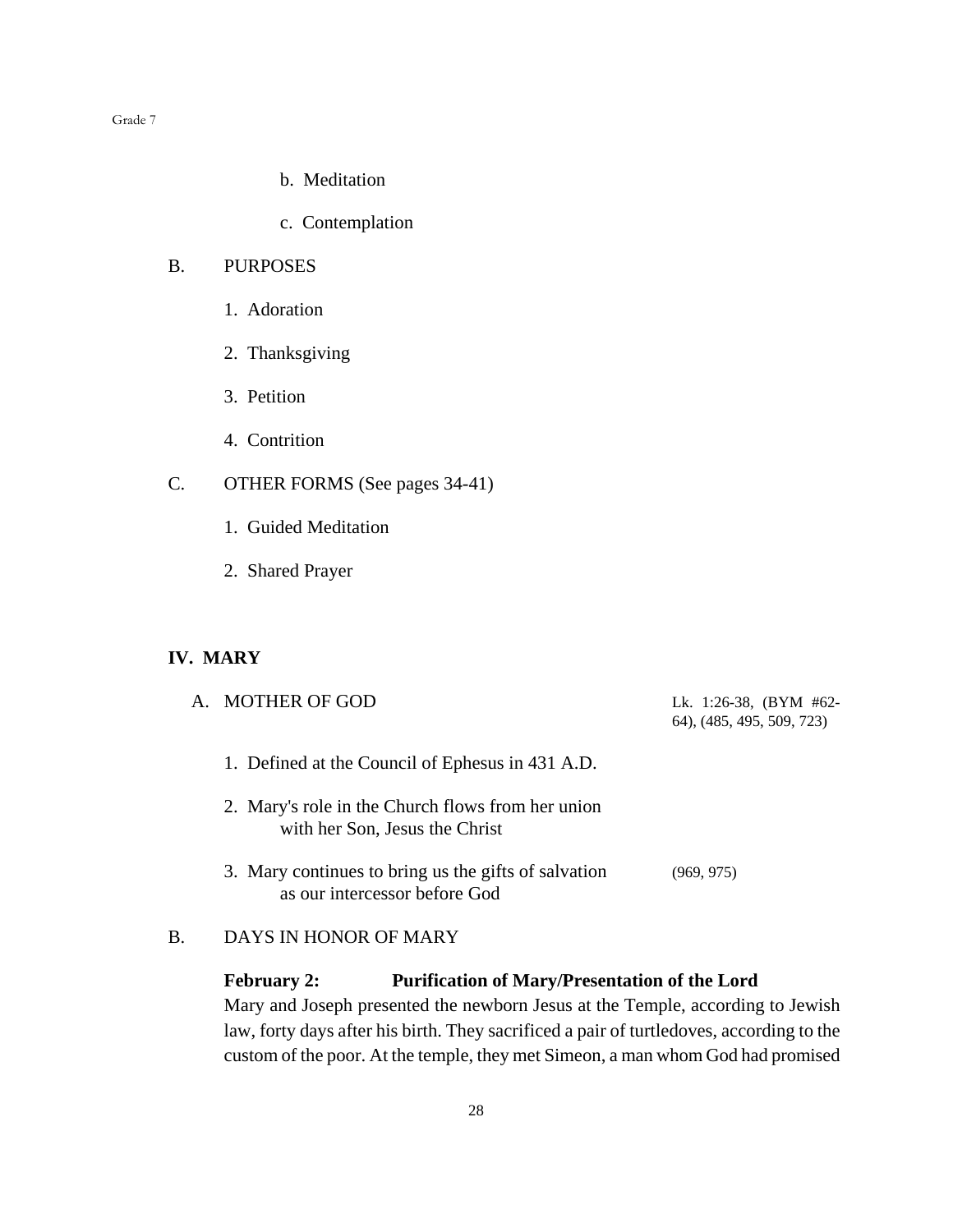would not die until he saw the Savior. Upon seeing Jesus, Simeon prayed, "Lord, now let your servant go in peace; your word has been fulfilled" (Luke 2:29). Simeon also prophesied to Mary, "A sword will pierce your soul, that the thoughts of many hearts may be revealed" (Luke 2:34-35). The presentation of Jesus in the temple is the Fourth Joyful Mystery of the Rosary.

#### **February 11 Memorial of Our Lady of Lourdes**

Mary appeared to a fourteen year old girl named Bernadette Soubirous on February 11, 1858 in Lourdes, France. Our Lady appeared dressed in white with a blue sash, yellow roses at her feet and a rosary in her hand. Mary appeared eighteen times to Bernadette. The Lady told her many things among them that, although Bernadette would not find happiness in this life, she would find it in Heaven. She told her to pray for sinners and to do penance. The Blessed Mother told Bernadette to have a chapel built at the site where she appeared and that processions were to be held. When Bernadette asked the Lady what her name was, she said, AI am the Immaculate Conception.@ Through Bernadette, the Blessed Mother called sinners to a change in heart, to reach out and care for the sick, the poor, and those who had lost hope. Each year millions of people make their way through the mountainous country of southeastern France to the shrine at Lourdes. They come to ask Jesus through the intercession of his Mother for a cure of their body or soul.

### **March 25 Solemnity of the Annunciation**

The Annunciation is the feast commemorating the appearance of the Angel Gabriel to Mary. The angel told her that she had been chosen to be the Mother of Jesus Christ, the Son of the Most High God. Mary, through the power of the Holy Spirit, became the Mother of Jesus.

#### **May 31 Feast of the Visitation** Luke 1:39-56

The Presentation of Mary is a unique feast day. Although the event is not in the Bible, we learn from other sources that Mary's parents, Ann and Joachim, offered Mary to God in the Temple when she was only three years old. We celebrate this event because it helps us to Lord and obeying His will in all things.

#### **May or June Immaculate Heart of Mary**

(Saturday following the Second Sunday after Pentecost)

In the Gospel we read that Mary Atreasured all things in her heart.@ In 1944, Pope Pius XII consecrated the world to the Immaculate Heart of Mary and recommended devotion to Mary=s Immaculate Heart. Although the world was at war when the

Pope recommended renewed devotion to Mary, this devotion is not just for times of war but for all times.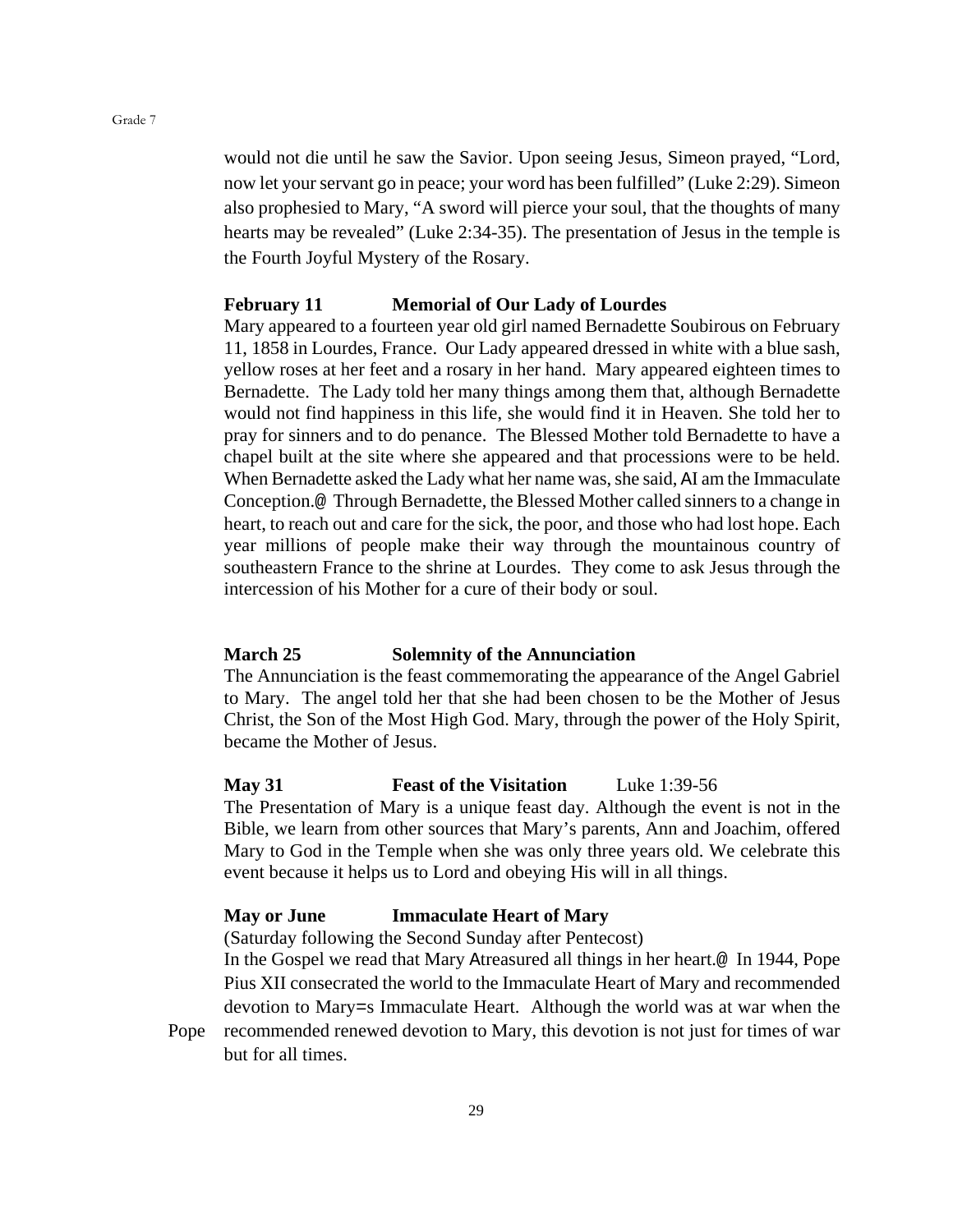## **July 16 Memorial of Our Lady of Mount Carmel**

Mount Carmel is located on the coast of Israel, north of the city of Haifa. This was the place where the prophet Elijah confronted the pagan prophets of Baal. Around 1154, the Order of Mt. Carmel was founded at this ancient shrine. This contemplative order, called Carmelites, began to celebrate its patronal feast on July 16. According to the tradition of the order, on that day in 1251, Mary appeared to St. Simon Stock, a Carmelite in England. She gave him the brown scapular as a sign of her love and protection. A full scapular is a long piece of cloth worn over a religious habit. Today a scapular may be a medal or two pieces of cloth connected by a cord. Carmelites and others who wear the scapular honor the Blessed Mother by wearing it.

## C. PRAYERS

- 1. The *Angelus* (*Queen of Heaven* during the Easter Season)
- 2. The *Hail, Holy Queen*

#### **V. LITURGICAL YEAR** (1167-71)

#### A. EASTER SEASON

Sunset of Easter Sunday to sunset of the Solemnity of Pentecost

- 1. Easter Sunday: liturgical color is white for glory, joy, innocence
- 2. Ascension Thursday: liturgical color is white Marks the end of Jesus' earthly appearances
- 3. Pentecost: liturgical color is red for the Holy Spirit
	- a. Fifty days after Easter
	- b. The birthday of the Church

## D. OTHER CELEBRATIONS

- 1. Trinity Sunday Sunday after Pentecost
- 2. Corpus Christi (Body and Blood of Christ)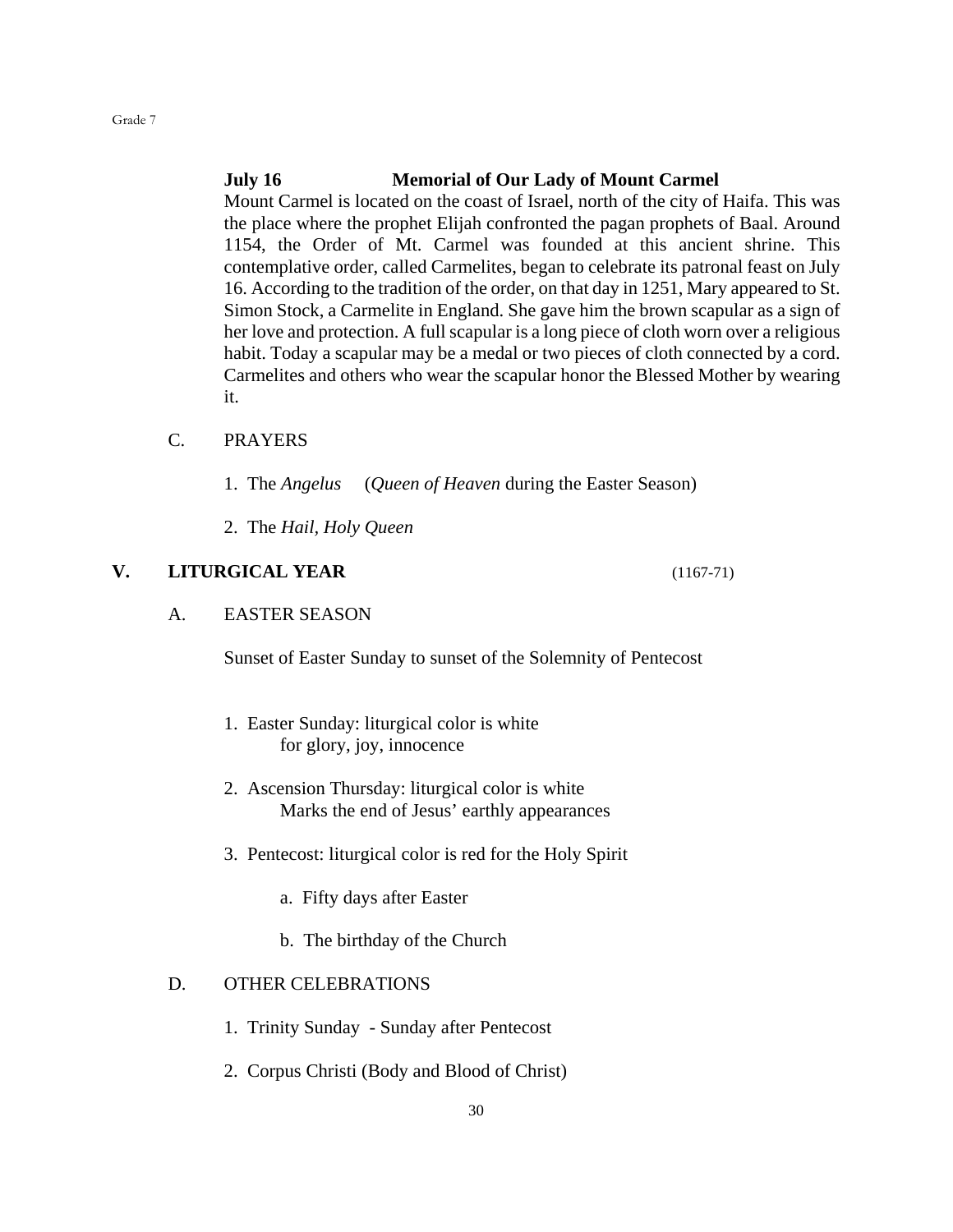Sunday after Trinity Sunday

- 3. Solemnity of the Sacred Heart Friday after the Second Sunday after Pentecost
- E. ORDINARY TIME: liturgical color is green for hope, growth, life

#### F. SAINTS AND HOLY PEOPLE (1172-73)

#### **June 29: Ss. Peter and Paul, Apostles**

Ss. Peter and Paul are two of the most important figures in the early Church. Peter, also called Simon Peter, was one of the first disciples of Jesus. He was a fisherman and Jesus called him and his brother Andrew to be fishers of men (Matt. 4:18-19, Mk. 1:16-17). Still, Peter struggled with doubt and feelings of unworthiness. In the Gospel of Matthew, Peter nearly drowns when he tries to walk on water like Jesus (14:28-31). In the Gospel of John, Peter does not want Jesus to wash his feet at the Last Supper (13:2-11). Most famously, he denied being a disciple of Jesus three times after Jesus was arrested. Despite all this, Peter knows Jesus to be the Son of God, and for this reason Jesus says to him "On this rock I will build my Church." In this way, Peter is chosen as the first pope. After the Ascension, Peter focused his evangelization efforts on the Jewish community. He was crucified upside down in Rome around 64AD.

Unlike Peter, Paul was not a firsthand witness to Jesus' life and death. He was from Tarsus and at first, he persecuted the early Christians. Then he met the risen Christ on the road to Damascus and changed his life (Acts 9:1-31, 22:1-22, 26:9-24). He wrote fourteen books in the New Testament and focused his evangelization efforts on the Gentiles. Paul also helped the early Church work through important issues, such as whether or not to follow the Mosaic laws of the Jews. It is believed he was martyred in Rome shortly before Peter's death in 64AD.

#### **July 3: St. Thomas, Apostle**

St. Thomas was one of the Twelve Apostles and is best known for doubting the risen Jesus. He first appears in the Gospel of John after the death of Lazarus and Thomas expresses his wish to follow Jesus unto death (11:16). However, Thomas has difficulty in believing and understanding all that Jesus says about his future death. Most famously, Thomas refuses to believe some of the other Apostles have seen Jesus resurrected. He says, "Unless I see the nail marks in his hands and put my finger where the nails were, and put my hands into his side, I will not believe." When Jesus appears to Thomas and invites him to touch his wounds, Thomas finally believes (John 20:24-29). After the Ascension, Thomas heads east to spread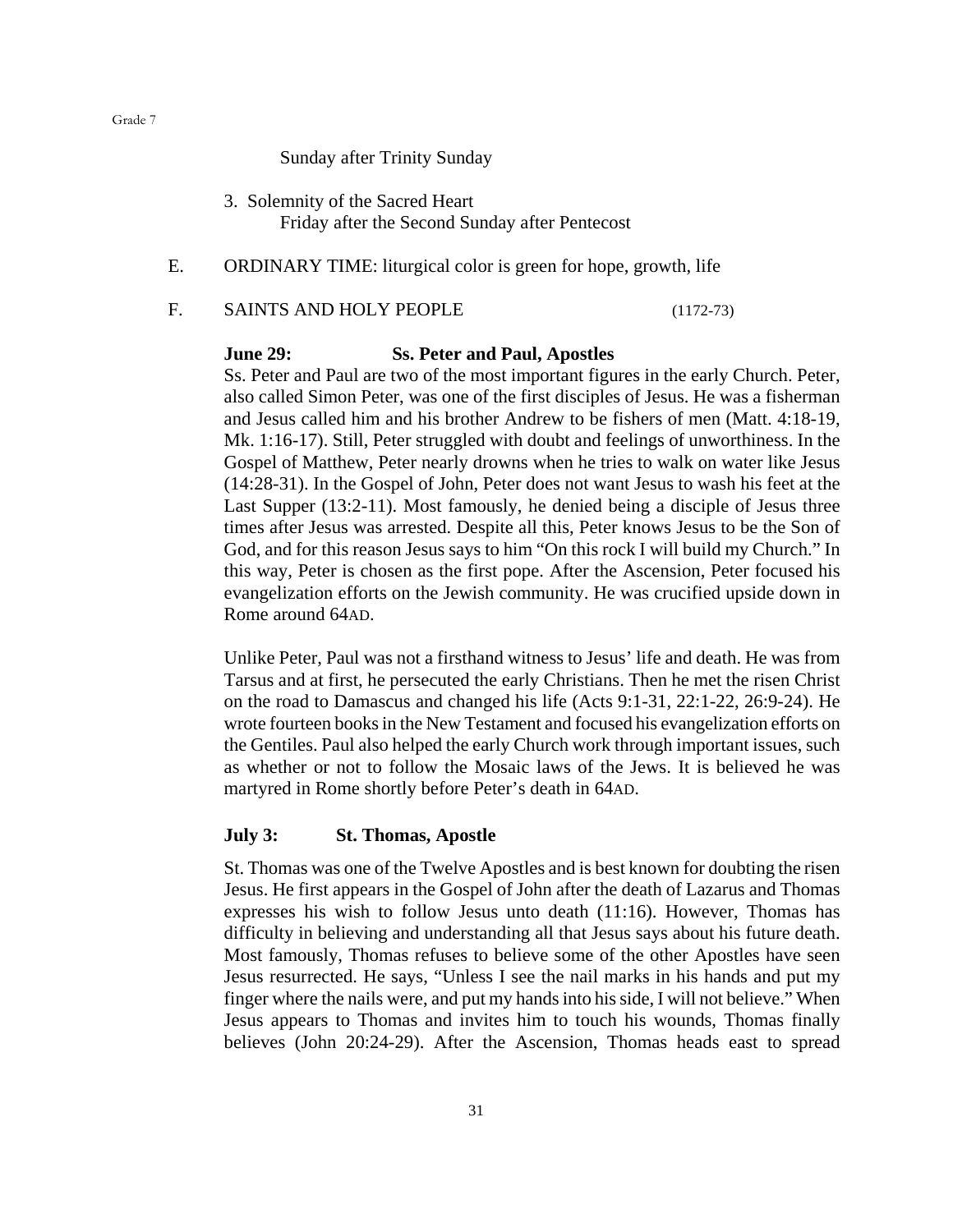Christianity. It is known that he made it into Iran, and tradition holds that he made it as far as Kerala, India. He is thought to have been martyred by a spear in 72AD.

#### **July 25: St. James (the Greater), Apostle**

James, son of Zebedee, was one of the Twelve Apostles. He and his brother John joined Jesus early in His ministry. James was a witness to the Transfiguration. From the Gospels, we know that James had a strong personality. He asked to be seated next to Christ in heaven, and earned the nickname Son of Thunder after telling Jesus he would call down fire from heaven on some unwelcoming Samaritans. James put his zeal to good use, possibly spreading the faith all the way to Spain. The famous ancient pilgrim trail called the Way of St. James ends at Santiago de Compostela, where the relics of St. James are kept. He is believed to be the first Apostle to be martyred, around 44AD.

#### **August 24: St. Bartholomew, Apostle**

St. Bartholomew is perhaps the least known of the Twelve Apostles. He is mentioned by name in the Synoptic Gospels and in the Acts of the Apostles. In the Gospel of John, he is assumed to be Nathanial, brought to Jesus by Philip when he was sitting under a fig tree (1:43-51). Like Thomas, Bartholomew went east to evangelize and may have brought the Gospel of Matthew to India. Tradition holds that he may have been martyred by whipping and crucifixion in Armenia or Turkey.

## **VI. SOCIAL JUSTICE**

*The Church's social teaching is a rich treasure of wisdom about building a just society and living lives of holiness amidst the challenges of modern society.... In this time of widespread violence and diminished respect for human life and dignity in our country and around the world, the Gospel of life and the biblical call to justice need to be proclaimed and shared with new clarity, urgency, and energy.@*

Sharing Catholic Social Teaching: Challenges and Directions*,* USCC, 1998, p. 4

*Major Themes:*

**Dignity of Work and the Rights of Workers Solidarity of the Human Family Care for God's Creation**